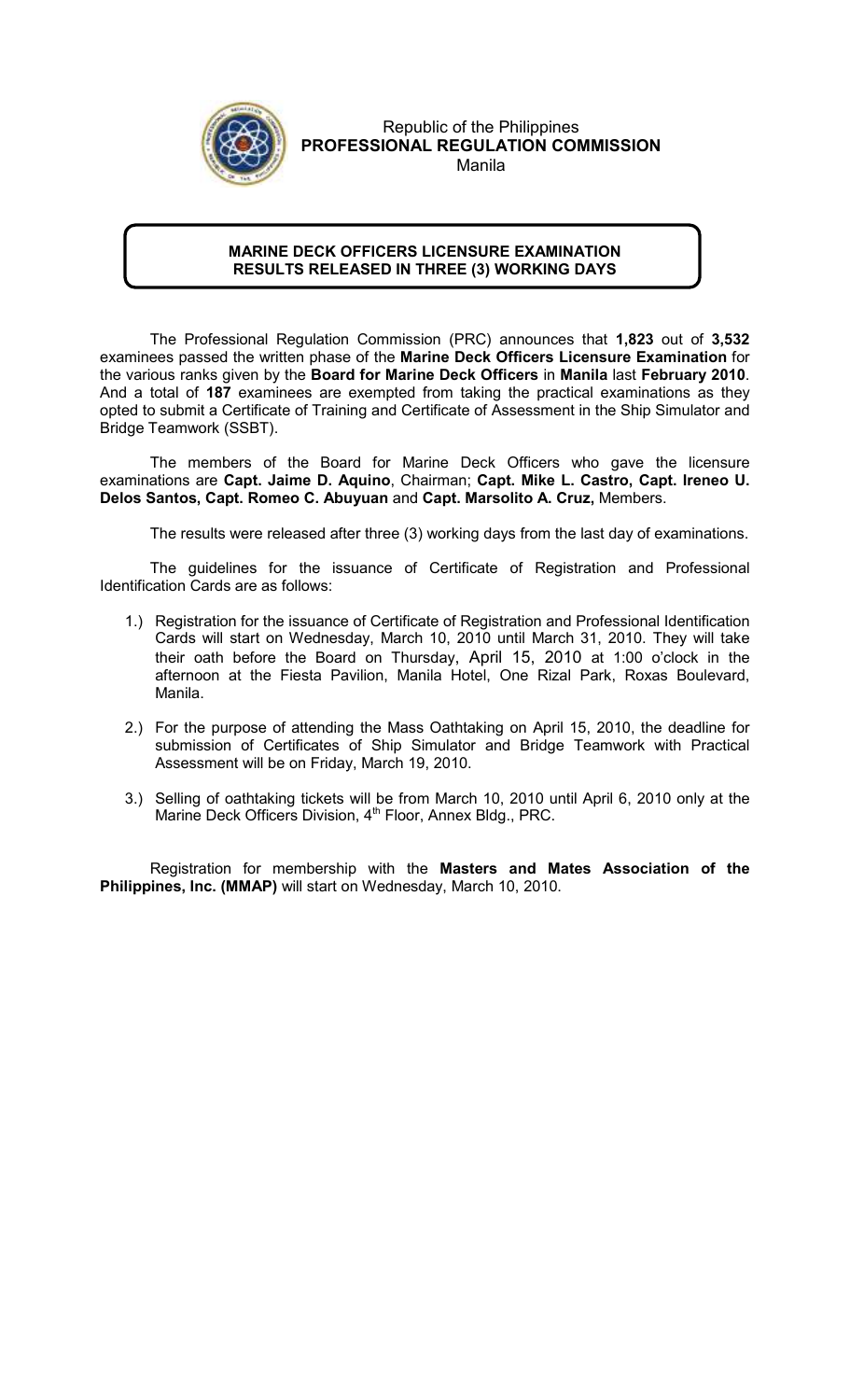The performance of schools in the February 2010 Marine Deck Licensure Examination (Written Phase) in alphabetical order as per R.A. 8981 otherwise known as PRC Modernization Act of 2000 Section 7(m) "To monitor the performance of schools in licensure examinations and publish the results thereof in a newspaper of national circulation" is as follows: (Any discrepancy in the report is not intentional on the part of the Commission, but rather due to miscoding of school codes by the examinees themselves. Concerned schools may write the Commission for correction.)

### MASTER MARINER LICENSURE EXAMINATION

|                                                                                          |                          |                | <b>FIRST TIMERS</b> |                |                    |                                 |              | <b>REPEATERS</b> |              |                    |                                 | <b>OVERALL PERFORMANCE</b> |          |                |                    |
|------------------------------------------------------------------------------------------|--------------------------|----------------|---------------------|----------------|--------------------|---------------------------------|--------------|------------------|--------------|--------------------|---------------------------------|----------------------------|----------|----------------|--------------------|
| <b>SCHOOL</b>                                                                            | PASSED FAILED COND TOTAL |                |                     |                | %<br><b>PASSED</b> | <b>PASSED FAILED COND TOTAL</b> |              |                  |              | %<br><b>PASSED</b> | <b>PASSED FAILED COND TOTAL</b> |                            |          |                | %<br><b>PASSED</b> |
| AGRO-<br><b>INDUSTRIAL</b><br><b>FOUNDATION</b><br><b>COLLEGES OF</b><br>THE PHILIPPINES | $\mathbf 0$              | $\mathbf{1}$   | 0                   | 1              | 0%                 | 0                               | 0            | 0                | 0            | 0%                 | 0                               | 1                          | 0        | 1              | $0\%$              |
| <b>ASIAN INSTITUTE</b><br>OF MARITIME<br><b>STUDIES</b>                                  | 0                        | $\overline{c}$ | 0                   | 2              | 0%                 | 0                               | 0            | 0                | 0            | 0%                 | $\mathbf 0$                     | $\overline{c}$             | 0        | $\mathbf{2}$   | 0%                 |
| <b>BATAAN HEROES</b><br><b>MEMORIAL</b><br>COLLEGE                                       | 0                        | $\mathbf 0$    | 0                   | 0              | 0%                 | 0                               | 1            | 0                | $\mathbf{1}$ | 0%                 | 0                               | 1                          | 0        | 1              | 0%                 |
| CAGAYAN<br><b>COLLEGES</b><br><b>TUGUEGARAO</b>                                          | $\mathbf{1}$             | $\mathbf 0$    | 0                   | $\mathbf{1}$   | 100%               | 0                               | 0            | 0                | $\mathbf 0$  | 0%                 | $\mathbf{1}$                    | $\mathbf 0$                | $\Omega$ | $\mathbf{1}$   | 100%               |
| CAPITOL<br><b>UNIVERSITY</b><br>(CAGAYAN<br>CAPITOL COLL.)                               | 1                        | 0              | 0                   | $\mathbf{1}$   | 100%               | 0                               | 0            | 0                | 0            | 0%                 | 1                               | 0                          | 0        | 1              | 100%               |
| <b>CEBU</b><br>POLYTECHNIC<br><b>SCHOOL</b>                                              | 0                        | $\mathbf{1}$   | 0                   | 1              | 0%                 | 0                               | 0            | 0                | 0            | 0%                 | 0                               | $\mathbf{1}$               | 0        | $\mathbf{1}$   | 0%                 |
| <b>COTABATO CITY</b><br><b>CENTRAL</b><br>COLLEGE                                        | 0                        | $\mathbf{1}$   | 0                   | $\mathbf{1}$   | 0%                 | 0                               | 0            | 0                | 0            | 0%                 | 0                               | $\mathbf{1}$               | $\Omega$ | $\mathbf{1}$   | 0%                 |
| <b>DAVAO</b><br><b>MERCHANT</b><br><b>MARINE</b><br><b>ACADEMY</b>                       | $\mathbf 0$              | 1              | 0                   | $\mathbf{1}$   | 0%                 | 0                               | 0            | 0                | 0            | 0%                 | 0                               | 1                          | 0        | 1              | 0%                 |
| <b>DIPOLOG CITY</b><br><b>INSTITUTE OF</b><br><b>TECHNOLOGY</b>                          | 0                        | $\mathbf 0$    | 0                   | 0              | 0%                 | 1                               | 0            | 0                | $\mathbf{1}$ | 100%               | 1                               | 0                          | 0        | 1              | 100%               |
| <b>FEATI</b><br><b>UNIVERSITY</b>                                                        | $\mathbf 0$              | $\mathbf{1}$   | 0                   | $\mathbf{1}$   | 0%                 | 0                               | $\mathbf{1}$ | 0                | $\mathbf{1}$ | 0%                 | $\Omega$                        | $\overline{2}$             | $\Omega$ | $\overline{2}$ | 0%                 |
| JOHN B. LACSON<br><b>COLLEGES</b><br>FOUNDATION-<br><b>BACOLOD CITY</b>                  | 0                        | 1              | 0                   | $\mathbf{1}$   | 0%                 | 0                               | 0            | 0                | 0            | 0%                 | 0                               | 1                          | 0        | 1              | 0%                 |
| JOHN B. LACSON<br><b>COLLEGES</b><br>FOUNDATION-<br><b>ILOILO CITY</b>                   | 10                       | 5              | 0                   | 15             | 67%                | 1                               | 2            | 1                | 4            | 25%                | 11                              | $\overline{7}$             | 1        | 19             | 58%                |
| <b>LYCEUM OF</b><br><b>BATANGAS</b>                                                      | $\mathbf{2}$             | $\mathbf 0$    | 0                   | $\overline{2}$ | 100%               | 0                               | 0            | 0                | 0            | 0%                 | $\overline{2}$                  | 0                          | 0        | $\mathbf{2}$   | 100%               |
| <b>MARINERS</b><br><b>POLYTECHNIC</b><br><b>COLLEGE</b><br>FOUNDATION-<br><b>BARAS</b>   | $\mathbf 0$              | $\mathbf{1}$   | 0                   | $\mathbf{1}$   | 0%                 | $\mathbf{1}$                    | 0            | 0                | $\mathbf{1}$ | 100%               | 1                               | 1                          | 0        | $\overline{2}$ | 50%                |
| <b>MARINERS</b><br><b>POLYTECHNIC</b><br>COLLEGE<br>FOUNDATION-<br><b>RAWIS</b>          | 1                        | $\mathbf{1}$   | 0                   | 2              | 50%                | 0                               | 0            | 0                | 0            | $0\%$              | 1                               | $\mathbf{1}$               | 0        | $\overline{2}$ | 50%                |
| <b>MARITIME</b><br><b>ACADEMY OF</b><br>ASIA & THE<br><b>PACIFIC</b>                     | $\pmb{0}$                | $\mathbf 0$    | 0                   | $\mathbf 0$    | 0%                 | $\mathbf{1}$                    | 0            | 0                | $\mathbf{1}$ | 100%               | 1                               | $\mathbf 0$                | 0        | $\mathbf{1}$   | 100%               |
| <b>MATS COLLEGE</b><br>OF TECHNOLOGY                                                     | 0                        | 1              | 0                   | 1              | $0\%$              | 0                               | 0            | 0                | 0            | 0%                 | 0                               | 1                          | 0        | $\mathbf{1}$   | 0%                 |

#### PERFORMANCE OF SCHOOLS IN ALPHABETICAL ORDER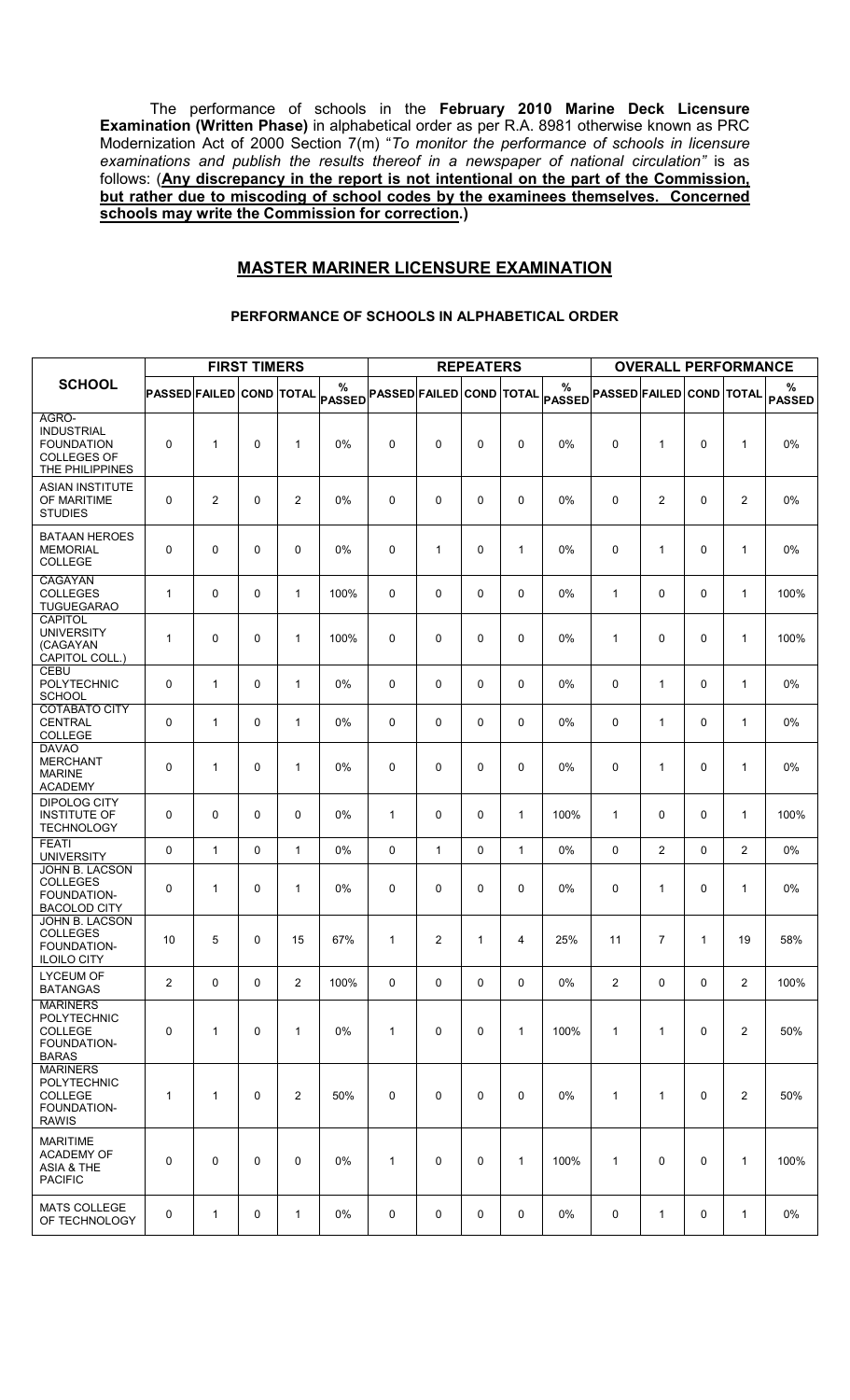|                                                                                                        |                          |                | <b>FIRST TIMERS</b> |                |                                         |                |                | <b>REPEATERS</b> |              |             |                                 | <b>OVERALL PERFORMANCE</b> |              |                |                    |
|--------------------------------------------------------------------------------------------------------|--------------------------|----------------|---------------------|----------------|-----------------------------------------|----------------|----------------|------------------|--------------|-------------|---------------------------------|----------------------------|--------------|----------------|--------------------|
| <b>SCHOOL</b>                                                                                          | PASSED FAILED COND TOTAL |                |                     |                | $\%$<br>PASSED PASSED FAILED COND TOTAL |                |                |                  |              | %<br>PASSED | <b>PASSED FAILED COND TOTAL</b> |                            |              |                | ℅<br><b>PASSED</b> |
| <b>NEGROS</b><br><b>ORIENTAL STATE</b><br><b>UNIVERSITY</b><br>(CVPC)-<br><b>DUMAGUETE</b>             | 0                        | $\mathbf 0$    | 0                   | 0              | 0%                                      | 0              | 1              | $\mathbf 0$      | $\mathbf{1}$ | 0%          | 0                               | 1                          | $\Omega$     | 1              | 0%                 |
| <b>NORTHERN</b><br>PHILS. COLL. FOR<br><b>MARITIME &amp;</b><br><b>TECHNOLOGICAL</b><br><b>STUDIES</b> | $\mathbf{1}$             | $\mathbf{1}$   | $\mathbf 0$         | $\overline{2}$ | 50%                                     | 0              | $\mathbf 0$    | $\mathbf 0$      | 0            | $0\%$       | $\mathbf{1}$                    | 1                          | $\Omega$     | $\overline{2}$ | 50%                |
| <b>PALOMPON</b><br><b>INSTITUTE OF</b><br>TECHNOLOGY-<br><b>PALOMPON</b><br><b>PANGASINAN</b>          | $\mathbf{1}$             | $\mathbf 0$    | $\mathbf 0$         | $\mathbf{1}$   | 100%                                    | 0              | $\mathbf 0$    | $\mathbf 0$      | 0            | 0%          | $\mathbf{1}$                    | $\Omega$                   | $\Omega$     | 1              | 100%               |
| <b>MERCHANT</b><br><b>MARINE</b><br><b>ACADEMY</b>                                                     | $\mathbf{1}$             | $\mathbf{1}$   | $\mathbf 0$         | 2              | 50%                                     | 0              | $\mathbf 0$    | $\mathbf 0$      | 0            | $0\%$       | $\mathbf{1}$                    | $\mathbf{1}$               | $\Omega$     | 2              | 50%                |
| <b>PHILIPPINE</b><br><b>MARITIME</b><br><b>INSTITUTE-</b><br><b>BOHOL</b>                              | 3                        | $\mathbf 0$    | $\mathbf 0$         | 3              | 100%                                    | 1              | $\mathbf 0$    | $\mathbf 0$      | $\mathbf{1}$ | 100%        | 4                               | 0                          | $\Omega$     | 4              | 100%               |
| <b>PHILIPPINE</b><br><b>MARITIME</b><br><b>INSTITUTE-</b><br><b>MANILA</b>                             | 6                        | $\overline{7}$ | 0                   | 13             | 46%                                     | $\overline{c}$ | 1              | 0                | 3            | 67%         | 8                               | 8                          | $\Omega$     | 16             | 50%                |
| <b>PHILIPPINE</b><br><b>MERCHANT</b><br><b>MARINE</b><br><b>ACADEMY</b>                                | $\overline{7}$           | 4              | $\mathbf 0$         | 11             | 64%                                     | $\mathbf 1$    | $\overline{c}$ | 0                | 3            | 33%         | 8                               | 6                          | $\Omega$     | 14             | 57%                |
| <b>PHILIPPINE</b><br><b>MERCHANT</b><br><b>MARINE SCHOOL-</b><br><b>LAS PINAS</b>                      | $\mathbf{1}$             | $\mathbf 0$    | $\mathbf 0$         | $\mathbf{1}$   | 100%                                    | 0              | $\mathbf 0$    | $\mathbf 0$      | 0            | $0\%$       | $\mathbf{1}$                    | $\Omega$                   | $\Omega$     | 1              | 100%               |
| <b>PHILIPPINE</b><br><b>MERCHANT</b><br><b>MARINE SCHOOL-</b><br><b>MANILA</b>                         | $\mathbf{1}$             | $\mathbf 0$    | $\mathbf 0$         | $\mathbf{1}$   | 100%                                    | 0              | 0              | 0                | 0            | 0%          | $\mathbf{1}$                    | $\Omega$                   | $\Omega$     | $\mathbf{1}$   | 100%               |
| <b>SAINT THERESE-</b><br>MTC COLLEGE-<br>TIGBAUAN<br>SOUTHERN DE                                       | 0                        | 0              | 0                   | 0              | 0%                                      | 1              | 0              | 0                | $\mathbf{1}$ | 100%        | $\mathbf{1}$                    | 0                          | $\mathbf 0$  | $\mathbf{1}$   | 100%               |
| <b>ORO PHILIPPINE</b><br>COLLEGE                                                                       | 0                        | $\mathbf{1}$   | 0                   | $\mathbf{1}$   | $0\%$                                   | 0              | $\mathbf 0$    | $\mathbf 0$      | 0            | 0%          | 0                               | 1                          | 0            | $\mathbf{1}$   | 0%                 |
| UNIVERSITY OF<br>CEBU                                                                                  | 10                       | 5              | 0                   | 15             | 67%                                     | 0              | $\mathbf{1}$   | $\mathbf 0$      | $\mathbf{1}$ | $0\%$       | 10                              | 6                          | $\Omega$     | 16             | 63%                |
| UNIVERSITY OF<br>THE VISAYAS-<br><b>CEBU CITY</b>                                                      | $\mathbf{1}$             | $\mathbf{1}$   | 0                   | $\overline{2}$ | 50%                                     | 0              | $\mathbf 0$    | $\mathbf 0$      | $\mathbf 0$  | 0%          | $\mathbf{1}$                    | $\mathbf{1}$               | $\mathbf 0$  | $\overline{2}$ | 50%                |
| <b>VMA GLOBAL</b><br>COLLEGE<br>(VISAYAN<br><b>MARITIME</b><br><b>ACADEMY)</b>                         | $\mathbf{1}$             | $\mathbf{1}$   | $\mathbf 0$         | $\overline{2}$ | 50%                                     | 0              | $\mathbf 0$    | 0                | 0            | $0\%$       | $\mathbf{1}$                    | $\mathbf{1}$               | $\mathbf{0}$ | $\overline{2}$ | 50%                |
| <b>WEST NEGROS</b><br>COLLEGE                                                                          | 0                        | $\mathbf{1}$   | 0                   | $\mathbf{1}$   | 0%                                      | 0              | $\mathbf 0$    | $\mathbf 0$      | $\mathbf 0$  | 0%          | $\mathbf 0$                     | $\mathbf{1}$               | $\mathbf{0}$ | $\mathbf{1}$   | 0%                 |
| ZAMBOANGA<br><b>STATE COLLEGE</b><br>OF MARINE<br><b>SCIENCES &amp;</b><br><b>TECHNOLOGY</b>           | 0                        | $\mathbf{1}$   | 0                   | $\mathbf{1}$   | 0%                                      | 0              | $\mathbf 0$    | 0                | 0            | 0%          | 0                               | $\mathbf{1}$               | $\mathbf{0}$ | $\mathbf{1}$   | 0%                 |

**NOTHING FOLLOWS------------------------------**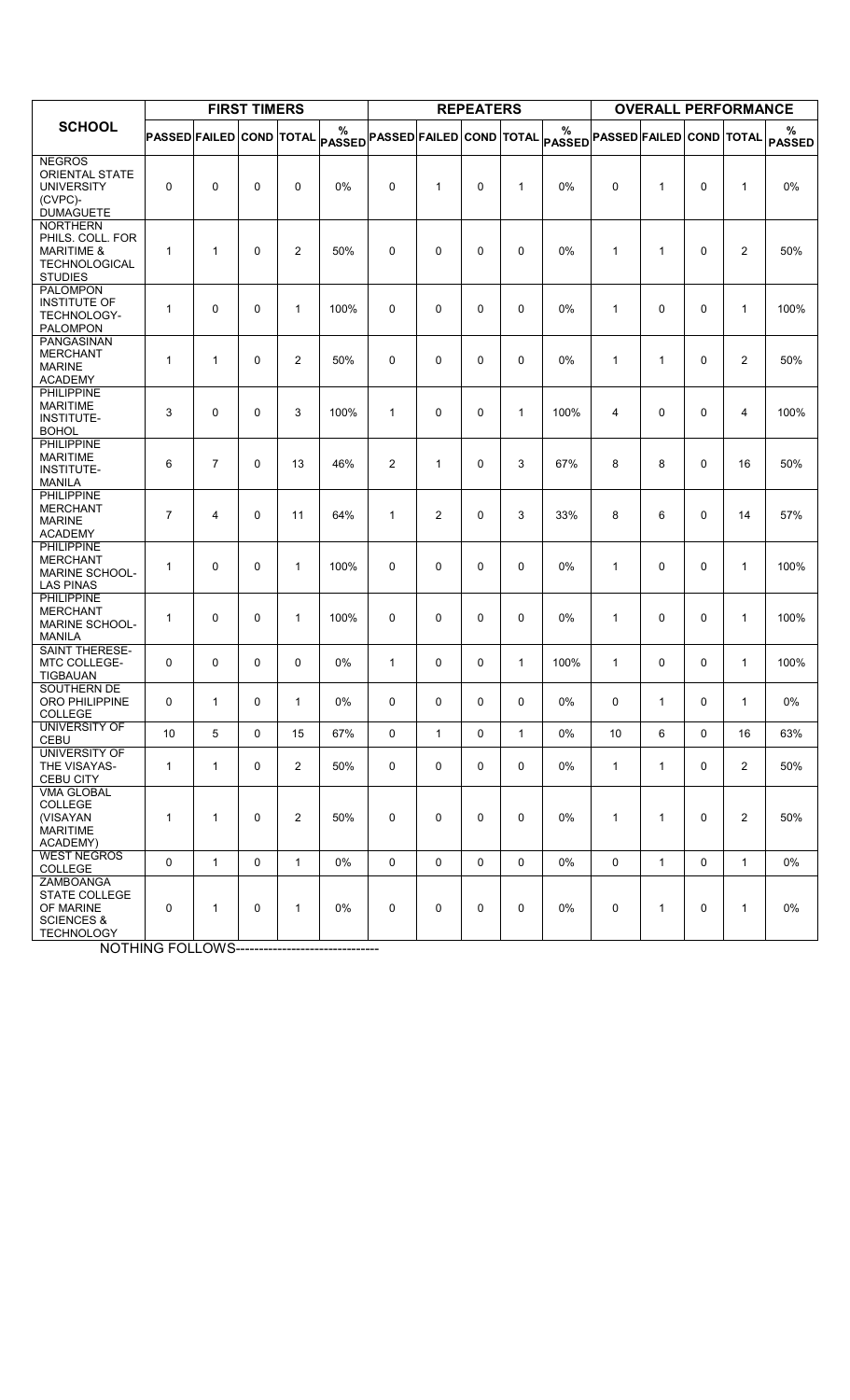# CHIEF MATE LICENSURE EXAMINATION

### PERFORMANCE OF SCHOOLS IN ALPHABETICAL ORDER

|                                                                                          |                                 |                | <b>FIRST TIMERS</b> |                |                                                                |                |                | <b>REPEATERS</b> |                |                                      |                | <b>OVERALL PERFORMANCE</b> |              |                |                    |
|------------------------------------------------------------------------------------------|---------------------------------|----------------|---------------------|----------------|----------------------------------------------------------------|----------------|----------------|------------------|----------------|--------------------------------------|----------------|----------------------------|--------------|----------------|--------------------|
| <b>SCHOOL</b>                                                                            | <b>PASSED FAILED COND TOTAL</b> |                |                     |                | %<br>$ \mathsf{passED} $ PASSED FAILED $ \mathsf{conv} $ total |                |                |                  |                | %<br>PASSED PASSED FAILED COND TOTAL |                |                            |              |                | ℅<br><b>PASSED</b> |
| AGRO-<br><b>INDUSTRIAL</b><br><b>FOUNDATION</b><br><b>COLLEGES OF</b><br>THE PHILIPPINES | $\overline{c}$                  | 3              | $\mathbf 0$         | 5              | 40%                                                            | 0              | $\overline{c}$ | $\mathbf 0$      | $\overline{2}$ | 0%                                   | $\overline{2}$ | 5                          | $\Omega$     | $\overline{7}$ | 29%                |
| <b>AKLAN</b><br><b>POLYTECHNIC</b><br><b>INSTITUTE</b>                                   | $\mathbf{1}$                    | $\overline{2}$ | $\mathbf 0$         | 3              | 33%                                                            | 0              | 0              | 0                | 0              | 0%                                   | $\mathbf{1}$   | $\overline{2}$             | $\Omega$     | 3              | 33%                |
| <b>ASIAN INSTITUTE</b><br>OF MARITIME<br><b>STUDIES</b>                                  | 4                               | 4              | $\mathbf 0$         | 8              | 50%                                                            | 0              | $\mathbf 0$    | $\mathbf 0$      | 0              | 0%                                   | 4              | 4                          | $\Omega$     | 8              | 50%                |
| <b>BALIWAG</b><br><b>MARITIME</b><br><b>ACADEMY</b>                                      | $\mathbf{1}$                    | $\Omega$       | $\Omega$            | $\mathbf{1}$   | 100%                                                           | 2              | $\mathbf{1}$   | $\mathbf 0$      | 3              | 67%                                  | 3              | $\mathbf{1}$               | $\Omega$     | 4              | 75%                |
| CAPITOL<br><b>UNIVERSITY</b><br>(CAGAYAN<br>CAPITOL COLL.)                               | $\overline{2}$                  | 5              | $\mathbf 0$         | $\overline{7}$ | 29%                                                            | 0              | 4              | 0                | 4              | $0\%$                                | 2              | 9                          | $\Omega$     | 11             | 18%                |
| <b>CEBU</b><br>POLYTECHNIC<br><b>SCHOOL</b>                                              | 3                               | 3              | $\mathbf 0$         | 6              | 50%                                                            | 2              | 5              | 0                | $\overline{7}$ | 29%                                  | 5              | 8                          | $\Omega$     | 13             | 38%                |
| <b>CONCORD</b><br><b>TECHNICAL</b><br><b>INSTITUTE</b>                                   | 0                               | $\mathbf{1}$   | $\mathbf 0$         | $\mathbf{1}$   | 0%                                                             | 0              | $\overline{c}$ | 0                | $\overline{2}$ | $0\%$                                | 0              | 3                          | $\Omega$     | 3              | 0%                 |
| <b>COTABATO CITY</b><br><b>CENTRAL</b><br>COLLEGE                                        | $\mathbf{1}$                    | $\Omega$       | $\mathbf 0$         | $\mathbf{1}$   | 100%                                                           | 0              | $\mathbf 0$    | 0                | 0              | $0\%$                                | $\mathbf{1}$   | $\mathbf{0}$               | $\Omega$     | $\mathbf{1}$   | 100%               |
| <b>DAVAO</b><br><b>MATERNITY</b><br><b>HOSPITAL</b><br>SCHOOL OF<br><b>MIDWIFERY</b>     | $\mathbf{1}$                    | $\Omega$       | $\Omega$            | $\mathbf{1}$   | 100%                                                           | 0              | $\mathbf 0$    | $\mathbf 0$      | 0              | 0%                                   | 1              | $\Omega$                   | $\Omega$     | 1              | 100%               |
| <b>DAVAO</b><br><b>MERCHANT</b><br><b>MARINE</b><br><b>ACADEMY</b>                       | $\mathbf{1}$                    | $\mathbf 0$    | $\mathbf 0$         | $\mathbf{1}$   | 100%                                                           | 1              | 0              | 0                | $\mathbf{1}$   | 100%                                 | $\overline{2}$ | $\Omega$                   | $\Omega$     | $\overline{c}$ | 100%               |
| <b>DIPOLOG CITY</b><br><b>INSTITUTE OF</b><br><b>TECHNOLOGY</b>                          | $\mathbf{1}$                    | $\mathbf 0$    | $\mathbf 0$         | $\mathbf{1}$   | 100%                                                           | $\mathbf{1}$   | $\mathbf 0$    | 0                | $\mathbf{1}$   | 100%                                 | $\overline{2}$ | 0                          | $\Omega$     | $\overline{2}$ | 100%               |
| DR. CARLOS S.<br>LANTING<br>COLLEGE-Q.C.                                                 | $\mathbf{1}$                    | $\Omega$       | $\Omega$            | $\mathbf{1}$   | 100%                                                           | 0              | 0              | 0                | 0              | $0\%$                                | $\mathbf{1}$   | $\mathbf{0}$               | $\Omega$     | 1              | 100%               |
| DR. GLORIA D.<br>LACSON<br><b>COLLEGES</b>                                               | $\mathsf{O}$                    | $\mathsf{O}$   | $\mathbf 0$         | 0              | $0\%$                                                          | $\mathbf{1}$   | 0              | 0                | 1              | 100%                                 | $\mathbf{1}$   | $\mathbf{0}$               | $\mathsf{O}$ | $\mathbf{1}$   | 100%               |
| <b>FEATI</b><br><b>UNIVERSITY</b>                                                        | 6                               | $\overline{7}$ | 0                   | 13             | 46%                                                            | 4              | 3              | $\mathbf 0$      | $\overline{7}$ | 57%                                  | 10             | 10                         | $\mathbf 0$  | 20             | 50%                |
| <b>HOLY CROSS OF</b><br>DAVAO COLLEGE                                                    | 0                               | 0              | 0                   | 0              | 0%                                                             | $\mathbf{1}$   | 0              | $\mathbf 0$      | $\mathbf{1}$   | 100%                                 | $\mathbf{1}$   | 0                          | $\mathbf 0$  | $\mathbf{1}$   | 100%               |
| <b>ILIGAN CAPITOL</b><br>COLLEGE                                                         | 6                               | $\mathbf{1}$   | $\mathbf 0$         | $\overline{7}$ | 86%                                                            | $\overline{2}$ | 0              | 0                | $\overline{2}$ | 100%                                 | 8              | $\mathbf{1}$               | 0            | 9              | 89%                |
| <b>ILOILO STATE</b><br>COLLEGE OF<br><b>FISHERIES-</b><br><b>B.NUEVO</b>                 | $\overline{4}$                  | $\mathbf 0$    | 0                   | $\overline{4}$ | 100%                                                           | 0              | $\overline{c}$ | 0                | 2              | 0%                                   | 4              | $\overline{2}$             | 0            | 6              | 67%                |
| <b>INTER GLOBAL</b><br><b>MARITIME</b><br>COLLEGE                                        | 0                               | $\mathbf{1}$   | 0                   | $\mathbf{1}$   | 0%                                                             | 0              | 0              | 0                | 0              | 0%                                   | 0              | $\mathbf{1}$               | $\mathbf{0}$ | $\mathbf{1}$   | 0%                 |
| JOHN B. LACSON<br><b>COLLEGES</b><br>FOUNDATION-<br><b>BACOLOD CITY</b>                  | 3                               | 4              | 0                   | $\overline{7}$ | 43%                                                            | $\overline{2}$ | $\overline{2}$ | $\mathbf 0$      | 4              | 50%                                  | 5              | 6                          | $\mathbf{0}$ | 11             | 45%                |
| JOHN B. LACSON<br><b>COLLEGES</b><br>FOUNDATION-<br><b>ILOILO CITY</b>                   | 47                              | 36             | 0                   | 83             | 57%                                                            | 10             | 10             | 0                | 20             | 50%                                  | 57             | 46                         | $\Omega$     | 103            | 55%                |
| <b>LYCEUM</b><br><b>MERCHANT</b><br><b>MARINE</b><br><b>ACADEMY</b>                      | 0                               | 1              | 0                   | $\mathbf{1}$   | 0%                                                             | 2              | 1              | $\mathbf 0$      | 3              | 67%                                  | $\overline{2}$ | $\overline{2}$             | $\mathbf{0}$ | 4              | 50%                |
| <b>LYCEUM</b><br><b>NORTHWESTERN</b>                                                     | 0                               | $\mathbf{1}$   | 0                   | $\mathbf{1}$   | $0\%$                                                          | 0              | 0              | 0                | 0              | 0%                                   | 0              | $\mathbf{1}$               | 0            | $\mathbf{1}$   | 0%                 |
| <b>LYCEUM OF</b><br><b>BATANGAS</b>                                                      | 8                               | 5              | 0                   | 13             | 62%                                                            | $\mathbf{1}$   | $\overline{2}$ | 0                | 3              | 33%                                  | 9              | $\overline{7}$             | 0            | 16             | 56%                |
| <b>LYCEUM OF</b><br><b>ILIGAN</b><br><b>FOUNDATION</b>                                   | 0                               | 0              | 0                   | 0              | 0%                                                             | $\mathbf{1}$   | 0              | 0                | $\mathbf{1}$   | 100%                                 | $\mathbf{1}$   | 0                          | 0            | $\mathbf{1}$   | 100%               |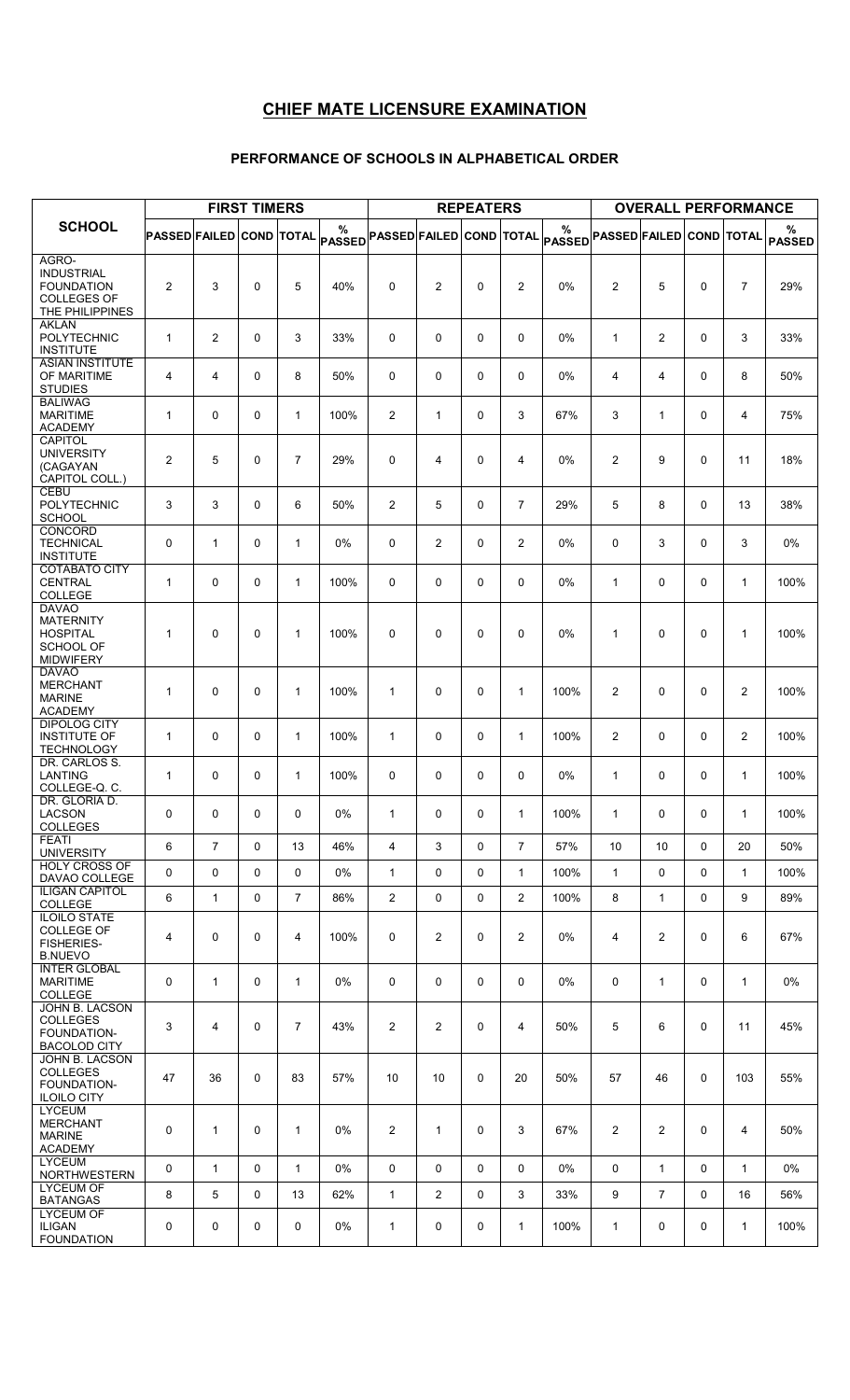|                                                                                              |                          |                | <b>FIRST TIMERS</b> |                |       |                                                                        |                | <b>REPEATERS</b> |                |                                                                |                | <b>OVERALL PERFORMANCE</b> |              |                |               |
|----------------------------------------------------------------------------------------------|--------------------------|----------------|---------------------|----------------|-------|------------------------------------------------------------------------|----------------|------------------|----------------|----------------------------------------------------------------|----------------|----------------------------|--------------|----------------|---------------|
| <b>SCHOOL</b>                                                                                | PASSED FAILED COND TOTAL |                |                     |                | $\%$  | $ \mathsf{passED} $ PASSED $ \mathsf{FAILED} \mathsf{COND}\vert$ total |                |                  |                | %<br>$ \mathsf{passED} $ PASSED FAILED $ \mathsf{conv} $ total |                |                            |              |                | %             |
| <b>MARINERS</b>                                                                              |                          |                |                     |                |       |                                                                        |                |                  |                |                                                                |                |                            |              |                | <b>PASSED</b> |
| POLYTECHNIC<br><b>COLLEGE</b><br>FOUNDATION-<br><b>BARAS</b>                                 | 5                        | 0              | 0                   | 5              | 100%  | $\mathbf{1}$                                                           | $\overline{2}$ | 0                | 3              | 33%                                                            | 6              | $\overline{c}$             | 0            | 8              | 75%           |
| <b>MARINERS</b><br>POLYTECHNIC<br>COLLEGE<br>FOUNDATION-<br><b>PANGANIBAN</b>                | 0                        | 0              | 0                   | 0              | 0%    | $\mathbf{1}$                                                           | 0              | 0                | $\mathbf{1}$   | 100%                                                           | $\mathbf{1}$   | 0                          | 0            | $\mathbf{1}$   | 100%          |
| <b>MARINERS</b><br>POLYTECHNIC<br><b>COLLEGE</b><br>FOUNDATION-<br><b>RAWIS</b>              | 3                        | 4              | 0                   | $\overline{7}$ | 43%   | $\mathbf{1}$                                                           | 0              | 0                | $\mathbf{1}$   | 100%                                                           | $\overline{4}$ | 4                          | $\Omega$     | 8              | 50%           |
| <b>MARITIME</b><br><b>ACADEMY OF</b><br><b>ASIA &amp; THE</b><br><b>PACIFIC</b>              | 2                        | $\mathbf{1}$   | 0                   | 3              | 67%   | $\overline{2}$                                                         | 0              | 0                | $\overline{2}$ | 100%                                                           | 4              | 1                          | $\mathbf{0}$ | 5              | 80%           |
| <b>MATS COLLEGE</b><br>OF TECHNOLOGY                                                         | 6                        | 3              | 0                   | 9              | 67%   | 3                                                                      | $\mathbf{1}$   | 0                | $\overline{4}$ | 75%                                                            | 9              | 4                          | $\Omega$     | 13             | 69%           |
| <b>MINDANAO</b><br><b>INSTITUTE OF</b><br><b>TECHNOLOGY</b>                                  | 0                        | $\mathbf{1}$   | 0                   | $\mathbf{1}$   | 0%    | 0                                                                      | 0              | 0                | 0              | 0%                                                             | 0              | 1                          | $\Omega$     | $\mathbf{1}$   | 0%            |
| <b>MINDANAO</b><br><b>MEDICAL</b><br><b>FOUNDATION</b><br>COLLEGE                            | 0                        | 0              | 0                   | 0              | 0%    | $\mathbf{1}$                                                           | 0              | 0                | $\mathbf{1}$   | 100%                                                           | $\mathbf{1}$   | 0                          | $\mathbf{0}$ | $\mathbf{1}$   | 100%          |
| <b>MINDANAO</b><br>POLYTECHNIC<br>COLLEGE                                                    | $\mathbf{1}$             | 0              | 0                   | $\mathbf{1}$   | 100%  | 3                                                                      | $\overline{2}$ | 0                | 5              | 60%                                                            | 4              | $\overline{2}$             | 0            | 6              | 67%           |
| <b>MISAMIS</b><br><b>FOUNDATION</b><br><b>COLLEGE</b>                                        | 0                        | $\mathbf{1}$   | 0                   | $\mathbf{1}$   | $0\%$ | 0                                                                      | 0              | 0                | 0              | $0\%$                                                          | 0              | 1                          | $\mathbf{0}$ | $\mathbf{1}$   | 0%            |
| <b>MISAMIS</b><br><b>INSTITUTE OF</b><br><b>TECHNOLOGY</b><br><b>MISAMIS</b>                 | 5                        | 6              | 0                   | 11             | 45%   | 4                                                                      | 4              | 0                | 8              | 50%                                                            | 9              | 10                         | 0            | 19             | 47%           |
| UNIVERSITY-<br><b>OZAMIS CITY</b>                                                            | 0                        | $\mathbf{1}$   | 0                   | $\mathbf{1}$   | 0%    | 0                                                                      | 0              | 0                | 0              | $0\%$                                                          | 0              | $\mathbf{1}$               | $\Omega$     | $\mathbf{1}$   | 0%            |
| MTC COLLEGE<br><b>NAMEI</b>                                                                  | 5                        | 0              | 0                   | 5              | 100%  | 3                                                                      | 0              | 0                | 3              | 100%                                                           | 8              | 0                          | 0            | 8              | 100%          |
| POLYTECHNIC<br><b>INSTITUTE</b><br><b>NEGROS</b>                                             | 4                        | $\mathbf{1}$   | 0                   | 5              | 80%   | 0                                                                      | 0              | 0                | 0              | 0%                                                             | 4              | 1                          | 0            | 5              | 80%           |
| <b>ORIENTAL STATE</b><br><b>UNIVERSITY</b><br>(CVPC)-<br><b>DUMAGUETE</b><br><b>NORTHERN</b> | $\overline{2}$           | $\mathbf{1}$   | 0                   | 3              | 67%   | $\mathbf{1}$                                                           | 0              | 0                | $\mathbf{1}$   | 100%                                                           | 3              | 1                          | 0            | $\overline{4}$ | 75%           |
| PHILS, COLL, FOR<br><b>MARITIME &amp;</b><br><b>TECHNOLOGICAL</b><br><b>STUDIES</b>          | 3                        | 0              | 0                   | 3              | 100%  | $\mathbf{1}$                                                           | 0              | 0                | 1              | 100%                                                           | 4              | 0                          | 0            | 4              | 100%          |
| <b>NORTHWESTERN</b><br><b>UNIVERSITY</b><br><b>PALOMPON</b>                                  | $\Omega$                 | $\mathbf{1}$   | 0                   | $\mathbf{1}$   | 0%    | 0                                                                      | 0              | 0                | $\mathbf 0$    | 0%                                                             | 0              | $\mathbf{1}$               | $\Omega$     | $\mathbf{1}$   | 0%            |
| <b>INSTITUTE OF</b><br>TECHNOLOGY-<br><b>PALOMPON</b>                                        | 3                        | $\mathbf{1}$   | 0                   | 4              | 75%   | 1                                                                      | 0              | 0                | $\mathbf{1}$   | 100%                                                           | 4              | $\mathbf{1}$               | $\Omega$     | 5              | 80%           |
| PANGASINAN<br><b>MERCHANT</b><br><b>MARINE</b><br><b>ACADEMY</b>                             | 5                        | $\overline{2}$ | 0                   | $\overline{7}$ | 71%   | 0                                                                      | $\mathbf{1}$   | 0                | $\mathbf{1}$   | $0\%$                                                          | 5              | 3                          | 0            | 8              | 63%           |
| <b>PHILIPPINE</b><br><b>MARITIME</b><br><b>INSTITUTE-</b><br><b>BOHOL</b>                    | 10                       | $\overline{7}$ | 0                   | 17             | 59%   | $\mathbf{1}$                                                           | 5              | 0                | 6              | 17%                                                            | 11             | 12                         | 0            | 23             | 48%           |
| <b>PHILIPPINE</b><br><b>MARITIME</b><br>INSTITUTE-<br><b>MANILA</b>                          | 27                       | 19             | 0                   | 46             | 59%   | 22                                                                     | 23             | $\mathbf{1}$     | 46             | 48%                                                            | 49             | 42                         | 1            | 92             | 53%           |
| <b>PHILIPPINE</b><br><b>MARITIME</b><br>INSTITUTE-<br>QUEZON CITY                            | 3                        | 3              | 0                   | 6              | 50%   | 1                                                                      | $\overline{2}$ | 0                | 3              | 33%                                                            | $\overline{4}$ | 5                          | 0            | 9              | 44%           |
| PHILIPPINE<br><b>MERCHANT</b><br><b>MARINE</b><br><b>ACADEMY</b>                             | 16                       | 5              | 0                   | 21             | 76%   | $\overline{7}$                                                         | 4              | 0                | 11             | 64%                                                            | 23             | 9                          | $\Omega$     | 32             | 72%           |
| <b>PHILIPPINE</b><br><b>MERCHANT</b><br><b>MARINE SCHOOL-</b><br><b>LAS PINAS</b>            | 16                       | $\mathbf{1}$   | 0                   | 17             | 94%   | 4                                                                      | 5              | 0                | 9              | 44%                                                            | 20             | 6                          | 0            | 26             | 77%           |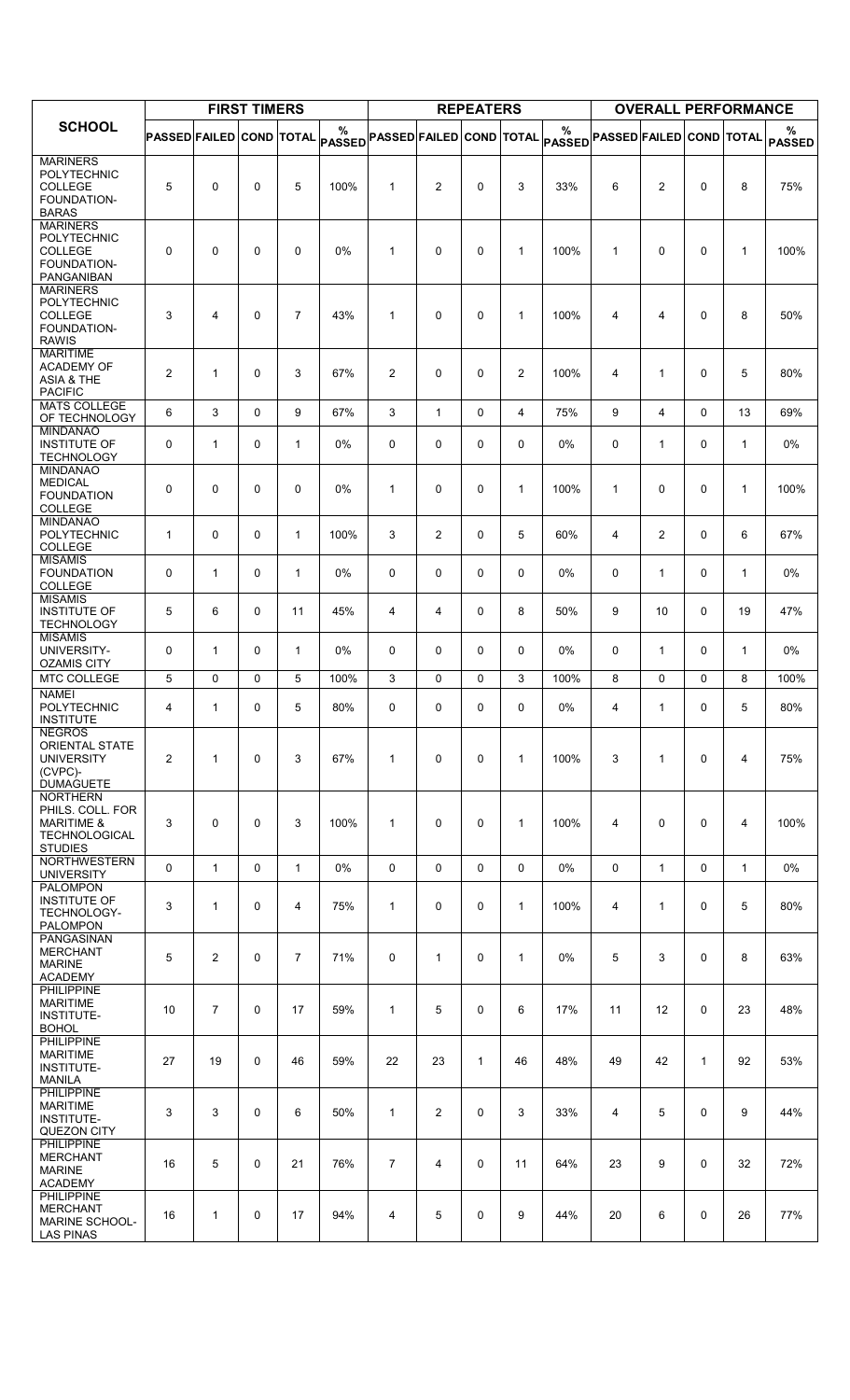|                                                                                              |                                 |                | <b>FIRST TIMERS</b> |                |                    |                          |                | <b>REPEATERS</b> |              |                    |                                 | <b>OVERALL PERFORMANCE</b> |              |                |                    |
|----------------------------------------------------------------------------------------------|---------------------------------|----------------|---------------------|----------------|--------------------|--------------------------|----------------|------------------|--------------|--------------------|---------------------------------|----------------------------|--------------|----------------|--------------------|
| <b>SCHOOL</b>                                                                                | <b>PASSED FAILED COND TOTAL</b> |                |                     |                | %<br><b>PASSED</b> | PASSED FAILED COND TOTAL |                |                  |              | %<br><b>PASSED</b> | <b>PASSED FAILED COND TOTAL</b> |                            |              |                | %<br><b>PASSED</b> |
| <b>PHILIPPINE</b><br><b>MERCHANT</b><br>MARINE SCHOOL-<br><b>MANILA</b>                      | 9                               | 8              | $\Omega$            | 17             | 53%                | 5                        | 9              | $\Omega$         | 14           | 36%                | 14                              | 17                         | $\Omega$     | 31             | 45%                |
| PHILSIN MARINE<br><b>TECHNOLOGY</b><br><b>COLLEGES</b><br>FOUNDATION,<br>INC.                | $\mathbf{1}$                    | 2              | $\Omega$            | 3              | 33%                | 0                        | 0              | 0                | 0            | 0%                 | $\mathbf{1}$                    | $\overline{2}$             | 0            | 3              | 33%                |
| <b>PIMSAT</b><br><b>COLLEGES</b>                                                             | 0                               | $\mathbf{1}$   | 0                   | $\mathbf{1}$   | 0%                 | 0                        | 0              | 0                | 0            | 0%                 | 0                               | $\mathbf 1$                | 0            | 1              | 0%                 |
| <b>SAINT JOSEPH</b><br><b>INSTITUTE OF</b><br><b>TECHNOLOGY</b>                              | $\mathbf{1}$                    | $\overline{2}$ | $\Omega$            | 3              | 33%                | 0                        | 2              | 0                | 2            | 0%                 | $\mathbf{1}$                    | 4                          | $\mathbf{0}$ | 5              | 20%                |
| <b>SAINT THERESE-</b><br><b>MTC COLLEGE-</b><br><b>ILOILO CITY</b>                           | 4                               | $\mathbf{1}$   | $\mathbf 0$         | 5              | 80%                | 0                        | $\mathbf 0$    | 0                | 0            | 0%                 | 4                               | 1                          | $\Omega$     | 5              | 80%                |
| <b>SAINT THERESE-</b><br><b>MTC COLLEGE-</b><br><b>TIGBAUAN</b>                              | $\overline{2}$                  | 3              | $\Omega$            | 5              | 40%                | 0                        | $\Omega$       | $\Omega$         | $\Omega$     | 0%                 | 2                               | 3                          | $\mathbf{0}$ | 5              | 40%                |
| SIQUIJOR STATE<br><b>COLLEGE</b>                                                             | $\mathbf{1}$                    | $\Omega$       | $\Omega$            | $\mathbf{1}$   | 100%               | 0                        | $\mathbf 0$    | 0                | 0            | 0%                 | $\mathbf{1}$                    | 0                          | $\mathbf{0}$ | 1              | 100%               |
| SOUTHERN DE<br>ORO PHILIPPINE<br>COLLEGE                                                     | $\mathbf 1$                     | $\Omega$       | $\Omega$            | $\mathbf{1}$   | 100%               | $\mathbf{1}$             | $\Omega$       | $\Omega$         | $\mathbf{1}$ | 100%               | 2                               | $\Omega$                   | $\mathbf{0}$ | $\overline{2}$ | 100%               |
| SOUTHWESTERN<br><b>UNIVERSITY</b>                                                            | $\Omega$                        | $\Omega$       | $\Omega$            | 0              | 0%                 | $\mathbf{1}$             | 0              | 0                | $\mathbf{1}$ | 100%               | $\mathbf{1}$                    | 0                          | 0            | $\mathbf{1}$   | 100%               |
| <b>ST. THERESE</b><br><b>COLLEGE</b><br><b>FOUNDATION</b>                                    | $\mathbf 1$                     | $\mathbf{1}$   | $\Omega$            | $\overline{2}$ | 50%                | 0                        | $\Omega$       | $\Omega$         | $\Omega$     | 0%                 | $\mathbf{1}$                    | $\mathbf{1}$               | $\mathbf{0}$ | $\overline{2}$ | 50%                |
| UNIVERSITY OF<br>CEBU                                                                        | 29                              | 20             | $\Omega$            | 49             | 59%                | 23                       | 18             | $\Omega$         | 41           | 56%                | 52                              | 38                         | $\mathbf{0}$ | 90             | 58%                |
| UNIVERSITY OF<br><b>CEBU IN</b><br>LAPULAPU &<br><b>MANDAUE</b>                              | $\Omega$                        | $\Omega$       | $\Omega$            | 0              | 0%                 | 0                        | $\mathbf{1}$   | $\Omega$         | $\mathbf{1}$ | 0%                 | 0                               | $\mathbf{1}$               | $\Omega$     | $\mathbf{1}$   | 0%                 |
| UNIVERSITY OF<br>PERPETUAL<br><b>HELP SYSTEM-</b><br>LAGUNA                                  | 0                               | $\mathbf{1}$   | 0                   | 1              | $0\%$              | 0                        | $\mathbf 0$    | 0                | 0            | $0\%$              | 0                               | 1                          | 0            | 1              | 0%                 |
| <b>UNIVERSITY OF</b><br>THE VISAYAS-<br><b>CEBU CITY</b>                                     | $\overline{7}$                  | 3              | $\Omega$            | 10             | 70%                | 4                        | 12             | $\Omega$         | 16           | 25%                | 11                              | 15                         | $\mathbf{0}$ | 26             | 42%                |
| <b>UNIVERSITY OF</b><br>THE VISAYAS-<br><b>MANDAUE CITY</b>                                  | 0                               | $\mathbf{1}$   | 0                   | $\mathbf{1}$   | 0%                 | 0                        | 0              | 0                | 0            | 0%                 | 0                               | $\mathbf{1}$               | 0            | $\mathbf{1}$   | 0%                 |
| <b>VMA GLOBAL</b><br><b>COLLEGE</b><br>(VISAYAN<br><b>MARITIME</b><br>ACADEMY)               | 6                               | 10             | $\mathbf{1}$        | 17             | 35%                | 3                        | 5              | 0                | 8            | 38%                | 9                               | 15                         | 1            | 25             | 36%                |
| <b>WEST BAY</b><br><b>COLLEGE</b>                                                            | $\mathbf{1}$                    | $\mathbf{0}$   | $\Omega$            | $\mathbf{1}$   | 100%               | $\mathbf 0$              | $\Omega$       | $\Omega$         | $\Omega$     | 0%                 | $\mathbf{1}$                    | $\Omega$                   | $\mathbf{0}$ | $\mathbf{1}$   | 100%               |
| <b>WEST NEGROS</b><br><b>COLLEGE</b>                                                         | $\mathbf{1}$                    | $\mathbf 0$    | 0                   | $\mathbf{1}$   | 100%               | 0                        | 0              | 0                | 0            | 0%                 | $\mathbf{1}$                    | 0                          | $\mathbf 0$  | $\mathbf{1}$   | 100%               |
| ZAMBOANGA DEL<br><b>SUR MARITIME</b><br>INSTITUTE OF<br><b>TECHNOLOGY</b>                    | $\mathbf{1}$                    | $\Omega$       | $\Omega$            | $\mathbf{1}$   | 100%               | 0                        | $\mathbf 0$    | 0                | 0            | 0%                 | $\mathbf{1}$                    | 0                          | $\mathbf{0}$ | $\mathbf{1}$   | 100%               |
| ZAMBOANGA<br><b>STATE COLLEGE</b><br>OF MARINE<br><b>SCIENCES &amp;</b><br><b>TECHNOLOGY</b> | 12                              | 8              | $\Omega$            | 20             | 60%                | 6                        | $\overline{2}$ | 0                | 8            | 75%                | 18                              | 10                         | $\mathbf{0}$ | 28             | 64%                |

**NOTHING FOLLOWS-------------------------------**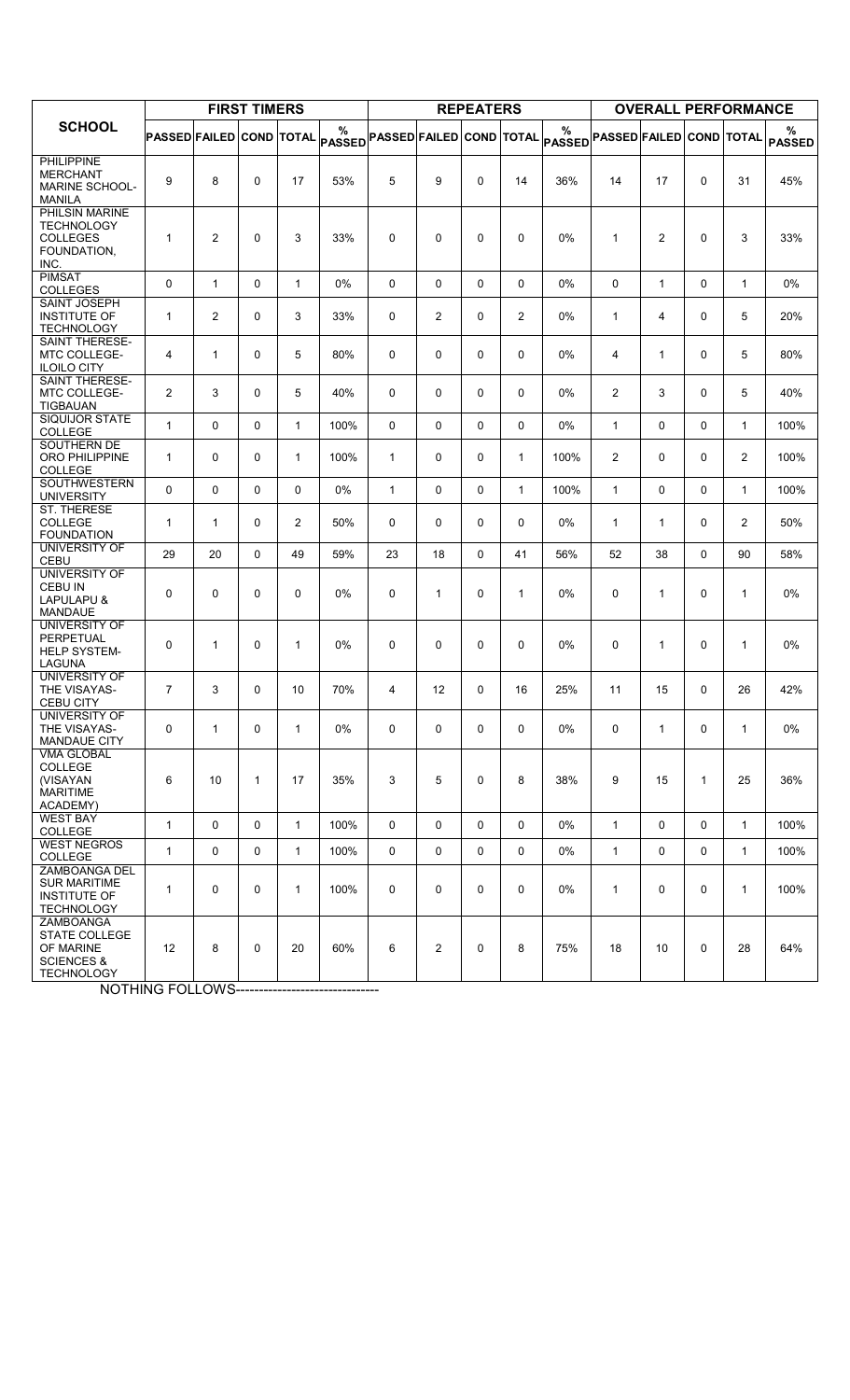# O. I. C. – N.W. LICENSURE EXAMINATION

### PERFORMANCE OF SCHOOLS IN ALPHABETICAL ORDER

|                                                                                               |                                 |                | <b>FIRST TIMERS</b> |                |                                      |                |                | <b>REPEATERS</b> |                |                                      |                | <b>OVERALL PERFORMANCE</b> |              |                |                    |
|-----------------------------------------------------------------------------------------------|---------------------------------|----------------|---------------------|----------------|--------------------------------------|----------------|----------------|------------------|----------------|--------------------------------------|----------------|----------------------------|--------------|----------------|--------------------|
| <b>SCHOOL</b>                                                                                 | <b>PASSED FAILED COND TOTAL</b> |                |                     |                | %<br>PASSED PASSED FAILED COND TOTAL |                |                |                  |                | %<br>PASSED PASSED FAILED COND TOTAL |                |                            |              |                | ℅<br><b>PASSED</b> |
| AGRO-<br><b>INDUSTRIAL</b><br><b>FOUNDATION</b><br><b>COLLEGES OF</b><br>THE PHILIPPINES      | 6                               | 16             | 1                   | 23             | 26%                                  | $\overline{2}$ | 10             | $\Omega$         | 12             | 17%                                  | 8              | 26                         | $\mathbf{1}$ | 35             | 23%                |
| <b>AGUSAN</b><br><b>INSTITUTE OF</b><br><b>TECHNOLOGY</b>                                     | $\overline{2}$                  | 3              | $\mathbf 0$         | 5              | 40%                                  | 2              | 0              | 0                | $\overline{2}$ | 100%                                 | 4              | 3                          | $\Omega$     | $\overline{7}$ | 57%                |
| <b>AKLAN</b><br>POLYTECHNIC<br><b>INSTITUTE</b>                                               | 5                               | 12             | $\mathbf 0$         | 17             | 29%                                  | $\overline{c}$ | 7              | $\mathbf 0$      | 9              | 22%                                  | $\overline{7}$ | 19                         | $\Omega$     | 26             | 27%                |
| <b>ANGELICUM</b><br><b>COLLEGE</b>                                                            | $\Omega$                        | $\Omega$       | $\Omega$            | $\Omega$       | 0%                                   | $\mathbf{1}$   | 0              | 0                | $\mathbf{1}$   | 100%                                 | $\mathbf{1}$   | $\Omega$                   | $\mathbf{0}$ | $\mathbf{1}$   | 100%               |
| <b>ASIAN INSTITUTE</b><br>OF MARITIME<br><b>STUDIES</b>                                       | 48                              | 18             | $\mathbf{1}$        | 67             | 72%                                  | 11             | 6              | 0                | 17             | 65%                                  | 59             | 24                         | $\mathbf{1}$ | 84             | 70%                |
| <b>BALIUAG</b><br><b>MARITIME</b><br><b>FOUNDATION</b>                                        | 0                               | 2              | 0                   | 2              | 0%                                   | 1              | 0              | $\mathbf 0$      | $\mathbf{1}$   | 100%                                 | $\mathbf{1}$   | $\overline{2}$             | $\Omega$     | 3              | 33%                |
| <b>BALIWAG</b><br><b>MARITIME</b><br><b>ACADEMY</b>                                           | 15                              | $\overline{7}$ | $\Omega$            | 22             | 68%                                  | 0              | $\mathbf 0$    | $\mathbf 0$      | 0              | $0\%$                                | 15             | $\overline{7}$             | $\Omega$     | 22             | 68%                |
| <b>BATAAN HEROES</b><br><b>MEMORIAL</b><br><b>COLLEGE</b><br><b>BATANGAS</b>                  | $\Omega$                        | $\mathbf 0$    | $\mathbf{1}$        | $\mathbf{1}$   | 0%                                   | 0              | $\mathbf{1}$   | $\mathbf 0$      | $\mathbf{1}$   | $0\%$                                | 0              | $\mathbf{1}$               | $\mathbf{1}$ | 2              | 0%                 |
| <b>STATE</b><br>UNIVERSITY-<br><b>BATANGAS CITY</b><br><b>BICOL</b>                           | $\mathbf{1}$                    | $\mathbf{1}$   | 0                   | 2              | 50%                                  | 0              | $\mathbf 0$    | 0                | 0              | 0%                                   | $\mathbf{1}$   | 1                          | $\Omega$     | $\overline{2}$ | 50%                |
| <b>MERCHANT</b><br><b>MARINE</b><br>COLLEGE, INC.                                             | $\Omega$                        | 2              | 0                   | 2              | 0%                                   | $\mathbf{1}$   | $\mathbf 0$    | $\mathbf 0$      | $\mathbf{1}$   | 100%                                 | 1              | 2                          | $\Omega$     | 3              | 33%                |
| <b>BOHOL</b><br><b>INSTITUTE OF</b><br><b>TECHNOLOGY-</b><br><b>TAGBILARAN</b><br><b>CITY</b> | $\mathbf{1}$                    | 3              | $\Omega$            | 4              | 25%                                  | $\mathbf{1}$   | 0              | $\mathbf 0$      | $\mathbf{1}$   | 100%                                 | $\overline{2}$ | 3                          | $\Omega$     | 5              | 40%                |
| CAGAYAN<br><b>COLLEGES</b><br><b>TUGUEGARAO</b>                                               | 3                               | 6              | 0                   | 9              | 33%                                  | $\mathbf{1}$   | 0              | 0                | $\mathbf{1}$   | 100%                                 | 4              | 6                          | $\Omega$     | 10             | 40%                |
| <b>CAGAYAN DE</b><br>ORO COLLEGE                                                              | 0                               | $\mathbf{1}$   | 0                   | $\mathbf{1}$   | 0%                                   | 0              | 0              | 0                | 0              | 0%                                   | 0              | $\mathbf{1}$               | $\mathbf{0}$ | $\mathbf{1}$   | 0%                 |
| CAGAYAN<br>VALLEY<br><b>COLLEGES OF</b><br><b>TUGUEGARAO</b>                                  | $\mathbf{1}$                    | $\overline{2}$ | 0                   | 3              | 33%                                  | 0              | 0              | $\mathbf 0$      | 0              | $0\%$                                | $\mathbf{1}$   | $\overline{2}$             | 0            | 3              | 33%                |
| CAPITOL<br><b>UNIVERSITY</b><br>(CAGAYAN<br>CAPITOL COLL.)                                    | 15                              | 9              | 0                   | 24             | 63%                                  | 9              | 5              | 0                | 14             | 64%                                  | 24             | 14                         | $\mathbf 0$  | 38             | 63%                |
| CEBU<br>POLYTECHNIC<br><b>SCHOOL</b>                                                          | 3                               | 0              | 0                   | 3              | 100%                                 | $\overline{2}$ | $\overline{2}$ | $\mathbf 0$      | 4              | 50%                                  | 5              | $\overline{2}$             | $\mathbf{0}$ | $\overline{7}$ | 71%                |
| <b>CENTRAL LUZON</b><br>COLLEGE OF<br><b>SCIENCE &amp;</b><br>TECHNOLOGY-<br><b>OLONGAPO</b>  | 3                               | $\mathbf 0$    | 0                   | 3              | 100%                                 | 0              | 0              | $\mathbf 0$      | 0              | 0%                                   | 3              | $\mathbf 0$                | $\Omega$     | 3              | 100%               |
| CONCORD<br><b>TECHNICAL</b><br><b>INSTITUTE</b>                                               | $\overline{2}$                  | $\overline{c}$ | $\mathbf 0$         | $\overline{4}$ | 50%                                  | $\mathbf{1}$   | $\overline{2}$ | 0                | 3              | 33%                                  | 3              | $\overline{4}$             | $\mathbf 0$  | $\overline{7}$ | 43%                |
| <b>COTABATO CITY</b><br><b>CENTRAL</b><br>COLLEGE                                             | $\mathbf{1}$                    | 2              | 0                   | 3              | 33%                                  | 1              | 1              | 0                | $\overline{2}$ | 50%                                  | $\overline{2}$ | 3                          | $\mathbf 0$  | 5              | 40%                |
| <b>CRISTAL e-</b><br>COLLEGE-<br><b>PANGLAO</b><br><b>CAMPUS</b>                              | 3                               | $\mathbf{1}$   | 0                   | $\overline{4}$ | 75%                                  | 0              | 0              | 0                | 0              | 0%                                   | 3              | $\mathbf{1}$               | 0            | 4              | 75%                |
| DAVAO CENTRAL<br><b>COLLEGE</b>                                                               | 0                               | $\mathbf{1}$   | 0                   | $\mathbf{1}$   | 0%                                   | 0              | 0              | 0                | 0              | 0%                                   | 0              | $\mathbf{1}$               | 0            | $\mathbf{1}$   | 0%                 |
| <b>DAVAO</b><br><b>MERCHANT</b><br><b>MARINE</b><br><b>ACADEMY</b>                            | 30                              | 28             | $\mathbf 0$         | 58             | 52%                                  | 8              | 5              | 0                | 13             | 62%                                  | 38             | 33                         | $\mathbf 0$  | 71             | 54%                |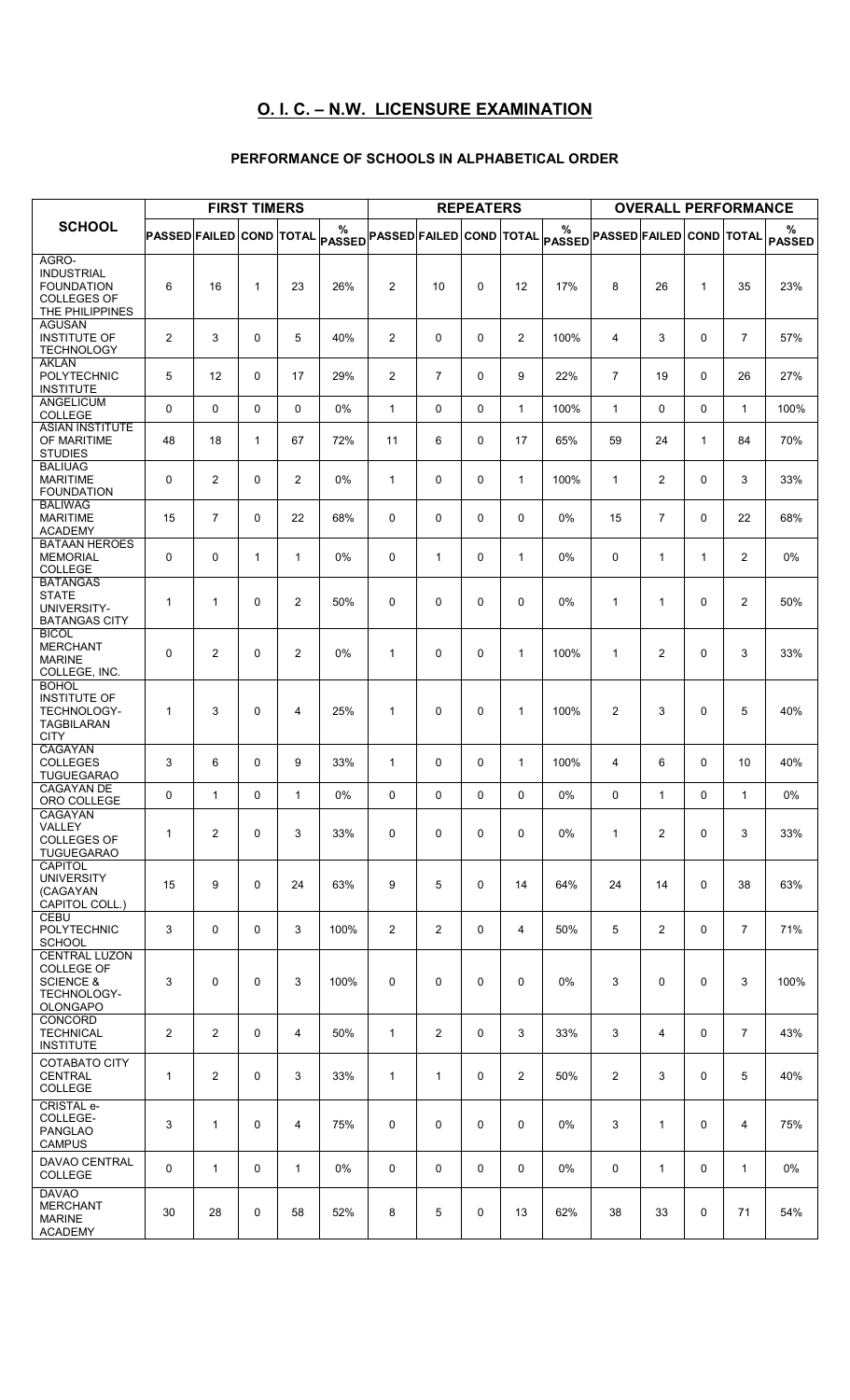|                                                                                              |                                 |                | <b>FIRST TIMERS</b> |                |                    |                          |                | <b>REPEATERS</b> |                |                    |                                 | <b>OVERALL PERFORMANCE</b> |              |                |                    |
|----------------------------------------------------------------------------------------------|---------------------------------|----------------|---------------------|----------------|--------------------|--------------------------|----------------|------------------|----------------|--------------------|---------------------------------|----------------------------|--------------|----------------|--------------------|
| <b>SCHOOL</b>                                                                                | <b>PASSED FAILED COND TOTAL</b> |                |                     |                | %<br><b>PASSED</b> | PASSED FAILED COND TOTAL |                |                  |                | %<br><b>PASSED</b> | <b>PASSED FAILED COND TOTAL</b> |                            |              |                | %<br><b>PASSED</b> |
| <b>DIPOLOG CITY</b><br><b>INSTITUTE OF</b><br><b>TECHNOLOGY</b>                              | 0                               | 3              | 0                   | 3              | 0%                 | 3                        | $\overline{2}$ | 0                | 5              | 60%                | 3                               | 5                          | 0            | 8              | 38%                |
| DR. CARLOS S.<br><b>LANTING</b><br>COLLEGE-Q.C.                                              | 4                               | $\mathbf{1}$   | $\mathbf 0$         | 5              | 80%                | $\mathbf{1}$             | 4              | 0                | 5              | 20%                | 5                               | 5                          | $\mathbf{0}$ | 10             | 50%                |
| DR. YANGA'S<br><b>FRANCISCO</b><br><b>BALAGTAS</b>                                           | 0                               | 1              | 0                   | $\mathbf{1}$   | 0%                 | 0                        | $\mathbf 0$    | 0                | 0              | 0%                 | 0                               | $\mathbf{1}$               | $\mathbf 0$  | 1              | 0%                 |
| COLLEGE<br><b>EAST NEGROS</b><br><b>INSTITUTE</b>                                            | 3                               | 0              | 0                   | 3              | 100%               | $\mathbf 0$              | 0              | 0                | 0              | 0%                 | 3                               | 0                          | 0            | 3              | 100%               |
| <b>EDUCATIONAL</b><br><b>SYSTEM</b><br><b>TECHNOLOGICAL</b><br><b>INSTITUTE</b>              | 1                               | $\mathbf 0$    | 0                   | $\mathbf{1}$   | 100%               | 0                        | 1              | 0                | 1              | 0%                 | $\mathbf{1}$                    | $\mathbf{1}$               | 0            | 2              | 50%                |
| <b>FATIMA MEDICAL</b><br><b>SCIENCE</b><br>FOUNDATION,<br>$INC -$<br>VALENZUELA              | 0                               | 1              | 0                   | $\mathbf{1}$   | 0%                 | 0                        | $\mathbf 0$    | 0                | 0              | 0%                 | 0                               | $\mathbf{1}$               | $\mathbf 0$  | 1              | 0%                 |
| <b>FEATI</b><br><b>UNIVERSITY</b>                                                            | 8                               | $\overline{7}$ | $\mathbf{0}$        | 15             | 53%                | 4                        | 6              | 0                | 10             | 40%                | 12                              | 13                         | $\mathbf{0}$ | 25             | 48%                |
| <b>FERNANDEZ</b><br><b>COLLEGE OF</b><br>ARTS &<br><b>TECHNOLOGY</b>                         | 0                               | 1              | 0                   | $\mathbf{1}$   | 0%                 | 0                        | $\mathbf 0$    | 0                | 0              | 0%                 | 0                               | $\mathbf{1}$               | $\mathbf 0$  | 1              | 0%                 |
| <b>GENERAL</b><br><b>SANTOS CITY</b><br>COLLEGE                                              | 0                               | 1              | 0                   | $\mathbf{1}$   | 0%                 | $\mathbf 0$              | $\mathbf 0$    | 0                | 0              | $0\%$              | 0                               | $\mathbf{1}$               | $\mathbf{0}$ | $\mathbf{1}$   | 0%                 |
| <b>HOLY CROSS OF</b><br>DAVAO COLLEGE                                                        | 5                               | 5              | 0                   | 10             | 50%                | 0                        | 3              | 0                | 3              | $0\%$              | 5                               | 8                          | 0            | 13             | 38%                |
| <b>ILIGAN CAPITOL</b><br>COLLEGE                                                             | 3                               | $\mathbf{2}$   | $\mathbf 0$         | 5              | 60%                | 3                        | 3              | 0                | 6              | 50%                | 6                               | 5                          | 0            | 11             | 55%                |
| <b>ILOILO STATE</b><br><b>COLLEGE OF</b><br><b>FISHERIES-</b><br><b>B.NUEVO</b>              | 6                               | 5              | 0                   | 11             | 55%                | $\overline{2}$           | $\overline{2}$ | 0                | $\overline{4}$ | 50%                | 8                               | $\overline{7}$             | $\mathbf 0$  | 15             | 53%                |
| <b>INTER GLOBAL</b><br><b>MARITIME</b><br>COLLEGE<br><b>INTERNATIONAL</b>                    | 11                              | 0              | 0                   | 11             | 100%               | 3                        | $\mathbf{1}$   | $\mathbf{1}$     | 5              | 60%                | 14                              | $\mathbf{1}$               | $\mathbf{1}$ | 16             | 88%                |
| <b>MARITIME &amp;</b><br>TECHNOLOGICAL<br><b>INSTITUTE</b><br><b>FOUNDATION</b>              | 0                               | 0              | 0                   | 0              | 0%                 | $\mathbf 0$              | $\mathbf{1}$   | 0                | $\mathbf{1}$   | 0%                 | 0                               | $\mathbf 1$                | 0            | 1              | 0%                 |
| <b>INTERNATIONAL</b><br><b>SCHOOL OF ASIA</b><br>& THE PACIFIC                               | $\mathbf{1}$                    | $\Omega$       | 0                   | $\mathbf{1}$   | 100%               | 0                        | $\mathbf{1}$   | 0                | $\mathbf{1}$   | $0\%$              | $\mathbf{1}$                    | $\mathbf 1$                | $\mathbf{0}$ | $\overline{2}$ | 50%                |
| <b>ISABELA</b><br>COLLEGE OF<br>ARTS &<br><b>TECHNOLOGY</b>                                  | $\overline{c}$                  | $\mathbf 0$    | 0                   | $\overline{2}$ | 100%               | 0                        | 0              | 0                | 0              | 0%                 | 2                               | 0                          | 0            | $\overline{c}$ | 100%               |
| JOHN B. LACSON<br><b>COLLEGES</b><br>FOUNDATION-<br><b>BACOLOD CITY</b>                      | 15                              | 20             | $\Omega$            | 35             | 43%                | 5                        | $\overline{7}$ | 0                | 12             | 42%                | 20                              | 27                         | $\mathbf{0}$ | 47             | 43%                |
| JOHN B. LACSON<br><b>COLLEGES</b><br>FOUNDATION-<br><b>ILOILO CITY</b>                       | 63                              | 83             | 1                   | 147            | 43%                | 23                       | 22             | 0                | 45             | 51%                | 86                              | 105                        | $\mathbf{1}$ | 192            | 45%                |
| JOSE C.<br><b>FELICIANO</b><br><b>SCHOOL OF</b><br><b>SCIENCE &amp;</b><br><b>TECHNOLOGY</b> | 0                               | 1              | 0                   | $\mathbf{1}$   | 0%                 | 1                        | 0              | 0                | $\mathbf{1}$   | 100%               | $\mathbf{1}$                    | $\mathbf{1}$               | $\Omega$     | $\overline{c}$ | 50%                |
| <b>LYCEUM</b><br><b>MERCHANT</b><br><b>MARINE</b><br><b>ACADEMY</b>                          | 0                               | $\mathbf{0}$   | $\mathbf 0$         | 0              | 0%                 | 0                        | $\overline{2}$ | 0                | $\overline{2}$ | $0\%$              | 0                               | $\overline{2}$             | $\mathbf{0}$ | $\overline{2}$ | $0\%$              |
| <b>LYCEUM OF</b><br><b>APARRI</b>                                                            | 0                               | $\Omega$       | $\mathbf{0}$        | $\Omega$       | 0%                 | $\mathbf 0$              | $\mathbf{1}$   | $\mathbf 0$      | $\mathbf{1}$   | $0\%$              | $\Omega$                        | $\mathbf{1}$               | $\mathbf 0$  | $\mathbf{1}$   | 0%                 |
| <b>LYCEUM OF</b><br><b>BATANGAS</b>                                                          | 37                              | 14             | $\mathbf 0$         | 51             | 73%                | 15                       | 8              | 0                | 23             | 65%                | 52                              | 22                         | 0            | 74             | 70%                |
| <b>LYCEUM OF</b><br><b>ILIGAN</b><br><b>FOUNDATION</b>                                       | 3                               | 8              | 0                   | 11             | 27%                | $\mathbf{1}$             | 3              | 0                | 4              | 25%                | 4                               | 11                         | 0            | 15             | 27%                |
| LYCEUM OF THE<br>PHILIPPINES-<br>LAGUNA<br>(LYCEUM INST.OF<br>TECH)                          | 0                               | 1              | 0                   | $\mathbf{1}$   | 0%                 | 0                        | 0              | 0                | 0              | 0%                 | 0                               | $\mathbf{1}$               | 0            | 1              | 0%                 |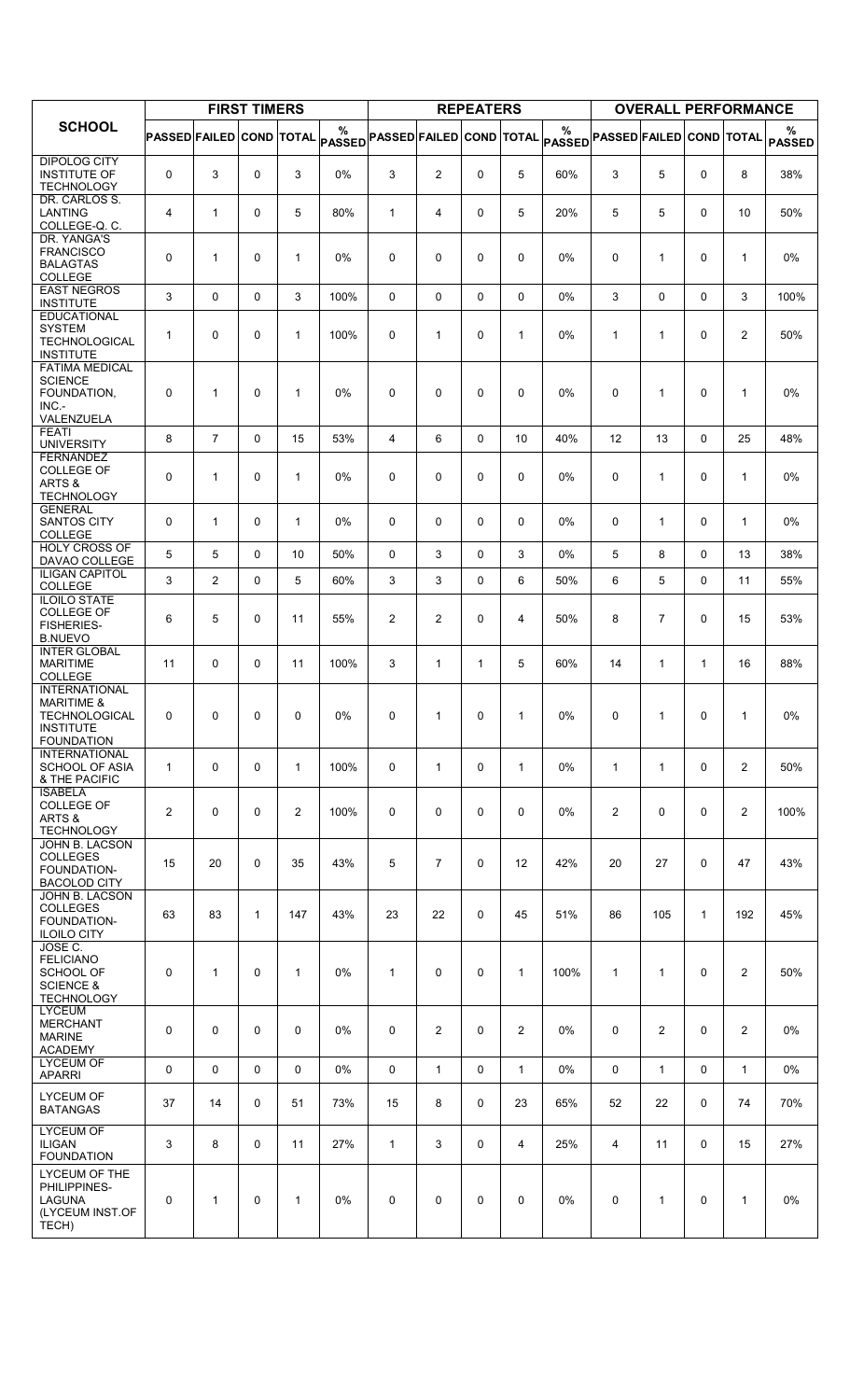|                                                                                                        |                                 |                | <b>FIRST TIMERS</b> |                |      |                                                                        |                | <b>REPEATERS</b> |                |                    |                                 | <b>OVERALL PERFORMANCE</b> |              |                |                    |
|--------------------------------------------------------------------------------------------------------|---------------------------------|----------------|---------------------|----------------|------|------------------------------------------------------------------------|----------------|------------------|----------------|--------------------|---------------------------------|----------------------------|--------------|----------------|--------------------|
| <b>SCHOOL</b>                                                                                          | <b>PASSED FAILED COND TOTAL</b> |                |                     |                | %    | $ \mathsf{passED} $ PASSED $ \mathsf{FAILED} \mathsf{COND}\vert$ total |                |                  |                | %<br><b>PASSED</b> | <b>PASSED FAILED COND TOTAL</b> |                            |              |                | %<br><b>PASSED</b> |
| <b>MANUEL S.</b><br>ENVERGA UNIV.<br>FOUNDATION-<br><b>LUCENA CITY</b>                                 | 4                               | $\mathbf{1}$   | 0                   | 5              | 80%  | $\mathbf 0$                                                            | 0              | 0                | 0              | 0%                 | 4                               | 1                          | $\Omega$     | 5              | 80%                |
| <b>MARINERS</b><br>POLYTECHNIC<br><b>COLLEGE</b><br>FOUNDATION-<br><b>BARAS</b>                        | 16                              | 8              | $\mathbf 0$         | 24             | 67%  | 3                                                                      | 6              | 0                | 9              | 33%                | 19                              | 14                         | 0            | 33             | 58%                |
| <b>MARINERS</b><br>POLYTECHNIC<br><b>COLLEGE</b><br>FOUNDATION-<br><b>RAWIS</b>                        | 17                              | 13             | $\mathbf 0$         | 30             | 57%  | 5                                                                      | 3              | 0                | 8              | 63%                | 22                              | 16                         | 0            | 38             | 58%                |
| <b>MARITIME</b><br><b>ACADEMY OF</b><br><b>ASIA &amp; THE</b><br><b>PACIFIC</b>                        | 3                               | 3              | $\mathbf 0$         | 6              | 50%  | 6                                                                      | 5              | 0                | 11             | 55%                | 9                               | 8                          | 0            | 17             | 53%                |
| <b>MATS COLLEGE</b><br>OF TECHNOLOGY                                                                   | 9                               | 8              | 0                   | 17             | 53%  | 5                                                                      | 6              | $\mathbf{1}$     | 12             | 42%                | 14                              | 14                         | $\mathbf{1}$ | 29             | 48%                |
| <b>MIDWAY</b><br><b>MARITIME</b><br>FOUNDATION,<br><b>INC</b>                                          | 9                               | 4              | 1                   | 14             | 64%  | 3                                                                      | $\overline{c}$ | 0                | 5              | 60%                | 12                              | 6                          | 1            | 19             | 63%                |
| <b>MINDANAO</b><br>POLYTECHNIC<br>COLLEGE                                                              | 18                              | 23             | 0                   | 41             | 44%  | 9                                                                      | 5              | 0                | 14             | 64%                | 27                              | 28                         | 0            | 55             | 49%                |
| <b>MISAMIS</b><br><b>INSTITUTE OF</b><br><b>TECHNOLOGY</b><br><b>MISAMIS</b>                           | 11                              | 23             | 0                   | 34             | 32%  | 15                                                                     | $\overline{7}$ | $\mathbf{1}$     | 23             | 65%                | 26                              | 30                         | $\mathbf{1}$ | 57             | 46%                |
| UNIVERSITY-                                                                                            | 1                               | $\overline{7}$ | $\mathbf 0$         | 8              | 13%  | $\mathbf{1}$                                                           | 4              | 0                | 5              | 20%                | $\overline{c}$                  | 11                         | 0            | 13             | 15%                |
| <b>OZAMIS CITY</b><br>MTC COLLEGE                                                                      | $\mathbf{1}$                    | $\Omega$       | 0                   | $\mathbf{1}$   | 100% | 0                                                                      | 3              | 0                | 3              | 0%                 | $\mathbf{1}$                    | 3                          | $\Omega$     | 4              | 25%                |
| <b>NAMEI</b><br>POLYTECHNIC<br><b>INSTITUTE</b>                                                        | 6                               | 3              | 0                   | 9              | 67%  | 4                                                                      | 2              | 0                | 6              | 67%                | 10                              | 5                          | 0            | 15             | 67%                |
| NAVAL INSTITUTE<br>OF<br>TECHNOLOGY-<br><b>BILIRAN CAMPUS</b>                                          | 1                               | 0              | 0                   | 1              | 100% | 0                                                                      | 0              | 0                | 0              | 0%                 | $\mathbf{1}$                    | 0                          | 0            | $\mathbf{1}$   | 100%               |
| <b>NAVAL INSTITUTE</b><br>OF<br><b>TECHNOLOGY-</b><br><b>NAVAL</b><br><b>NEGROS</b>                    | 3                               | $\mathbf{1}$   | 0                   | 4              | 75%  | 1                                                                      | 1              | 0                | $\overline{2}$ | 50%                | 4                               | 2                          | 0            | 6              | 67%                |
| <b>MARITIME</b><br>COLLEGE<br>FOUNDATION-<br><b>SIBULAN</b>                                            | $\mathbf{2}^{\prime}$           | $\mathbf{1}$   | 0                   | 3              | 67%  | 0                                                                      | $\mathbf{1}$   | 0                | 1              | 0%                 | 2                               | $\overline{2}$             | 0            | 4              | 50%                |
| <b>NEGROS</b><br><b>ORIENTAL STATE</b><br><b>UNIVERSITY</b><br>(CVPC)-<br><b>DUMAGUETE</b>             | 13                              | 16             | $\mathbf 0$         | 29             | 45%  | $\overline{7}$                                                         | 3              | 0                | 10             | 70%                | 20                              | 19                         | $\Omega$     | 39             | 51%                |
| <b>NORTHERN</b><br><b>PHILIPPINES</b><br><b>MARITIME &amp;</b><br><b>TECHNICAL</b><br><b>INSTITUTE</b> | $\overline{2}$                  | $\mathbf{0}$   | $\Omega$            | $\overline{2}$ | 100% | $\mathbf 0$                                                            | 0              | $\Omega$         | 0              | 0%                 | $\overline{2}$                  | $\Omega$                   | $\Omega$     | 2              | 100%               |
| <b>NORTHERN</b><br>PHILS. COLL. FOR<br><b>MARITIME &amp;</b><br><b>TECHNOLOGICAL</b><br><b>STUDIES</b> | 14                              | 11             | $\mathbf 0$         | 25             | 56%  | 4                                                                      | $\mathbf{1}$   | 0                | 5              | 80%                | 18                              | 12                         | $\Omega$     | 30             | 60%                |
| <b>NORTHWESTERN</b><br><b>UNIVERSITY</b>                                                               | 5                               | $\mathbf{1}$   | 0                   | 6              | 83%  | $\mathbf{1}$                                                           | $\mathbf{1}$   | 0                | $\overline{2}$ | 50%                | 6                               | $\overline{2}$             | $\Omega$     | 8              | 75%                |
| OUR LADY OF<br><b>FATIMA</b><br>UNIVERSITY-<br>VALENZUELA                                              | 3                               | $\overline{c}$ | $\mathbf 0$         | 5              | 60%  | $\mathbf{1}$                                                           | $\mathbf{1}$   | 0                | $\overline{2}$ | 50%                | $\overline{4}$                  | 3                          | 0            | $\overline{7}$ | 57%                |
| <b>PALAWAN</b><br>POLYTECHNIC<br>COLLEGE, INC.                                                         | 4                               | $\overline{2}$ | 0                   | 6              | 67%  | $\mathbf{1}$                                                           | 1              | 0                | $\overline{c}$ | 50%                | 5                               | 3                          | 0            | 8              | 63%                |
| <b>PALOMPON</b><br><b>INSTITUTE OF</b><br>TECHNOLOGY-<br><b>PALOMPON</b>                               | 37                              | 22             | $\mathbf{1}$        | 60             | 62%  | $\overline{7}$                                                         | 4              | 0                | 11             | 64%                | 44                              | 26                         | $\mathbf{1}$ | 71             | 62%                |
| <b>PANGASINAN</b><br><b>MERCHANT</b><br><b>MARINE</b><br><b>ACADEMY</b>                                | 20                              | $\overline{7}$ | 0                   | 27             | 74%  | $\overline{7}$                                                         | 3              | 0                | 10             | 70%                | 27                              | 10                         | 0            | 37             | 73%                |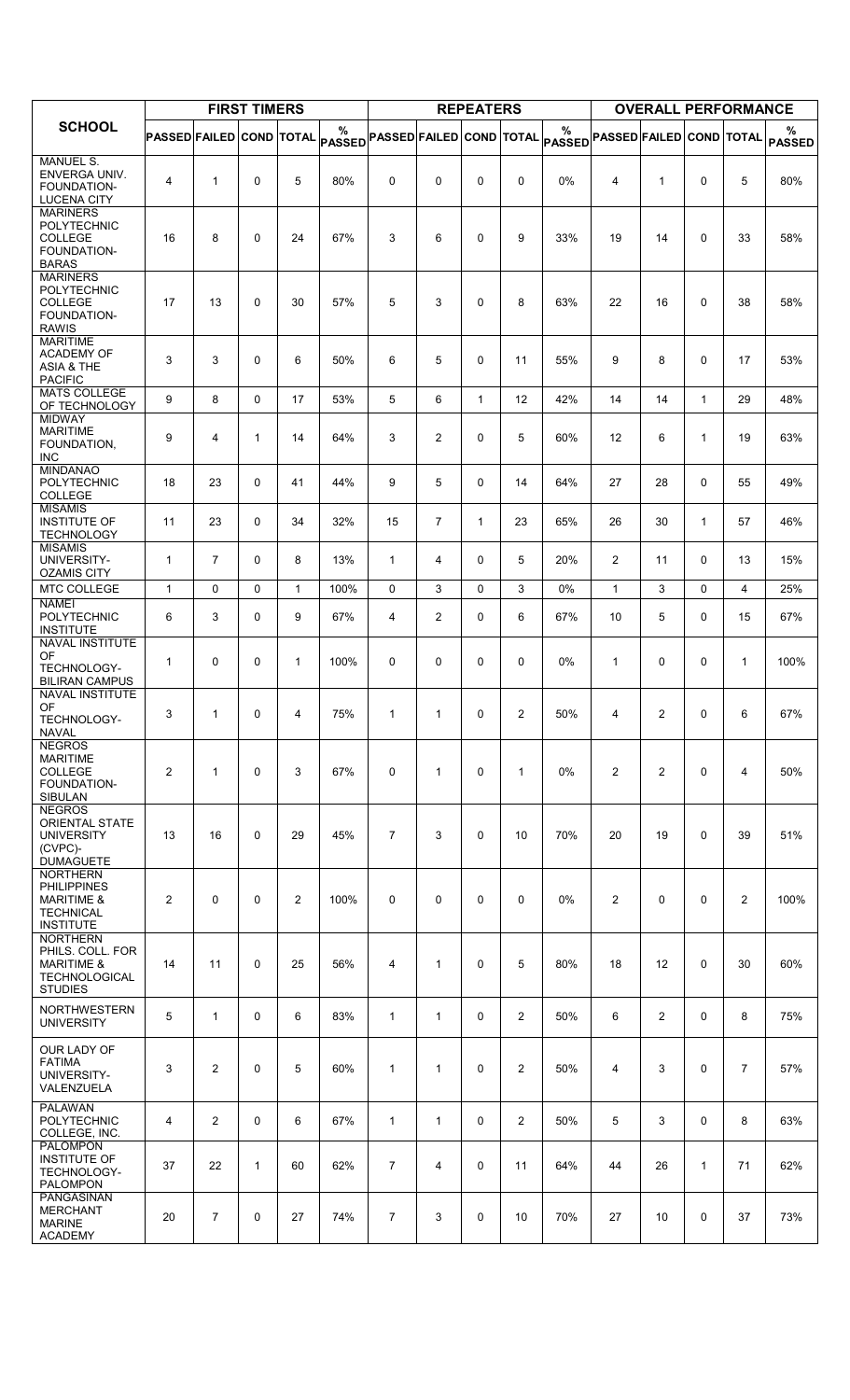|                                                                                                  |                                 |                | <b>FIRST TIMERS</b> |              |                       |                                 |                | <b>REPEATERS</b> |                |                    |                                 | <b>OVERALL PERFORMANCE</b> |              |                |                    |
|--------------------------------------------------------------------------------------------------|---------------------------------|----------------|---------------------|--------------|-----------------------|---------------------------------|----------------|------------------|----------------|--------------------|---------------------------------|----------------------------|--------------|----------------|--------------------|
| <b>SCHOOL</b>                                                                                    | <b>PASSED FAILED COND TOTAL</b> |                |                     |              | $\%$<br><b>PASSED</b> | <b>PASSED FAILED COND TOTAL</b> |                |                  |                | %<br><b>PASSED</b> | <b>PASSED FAILED COND TOTAL</b> |                            |              |                | %<br><b>PASSED</b> |
| <b>PANPACIFIC</b><br><b>UNIVERSITY</b><br><b>NORTH</b><br><b>PHILIPPINES</b><br>(PANG.CST)       | 2                               | $\Omega$       | $\Omega$            | 2            | 100%                  | $\mathbf{1}$                    | $\mathbf 0$    | 0                | $\mathbf{1}$   | 100%               | 3                               | 0                          | $\Omega$     | 3              | 100%               |
| <b>PERPETUAL</b><br><b>HELP COLLEGE</b><br>OF MANILA                                             | $\mathbf{1}$                    | 0              | 0                   | $\mathbf{1}$ | 100%                  | 0                               | $\mathbf 0$    | 0                | 0              | $0\%$              | $\mathbf{1}$                    | 0                          | 0            | $\mathbf{1}$   | 100%               |
| <b>PHILIPPINE</b><br><b>CHRISTIAN</b><br>UNIVERSITY-<br><b>DASMARINAS</b>                        | $\mathbf{1}$                    | $\mathbf 0$    | $\mathbf 0$         | $\mathbf{1}$ | 100%                  | 0                               | $\mathbf 0$    | $\mathbf 0$      | 0              | 0%                 | $\mathbf{1}$                    | 0                          | $\mathbf 0$  | $\mathbf{1}$   | 100%               |
| <b>PHILIPPINE</b><br><b>COLLEGE OF</b><br><b>SCIENCE &amp;</b><br>TECHNOLOGY-<br><b>CALASIAO</b> | 3                               | $\overline{2}$ | $\Omega$            | 5            | 60%                   | 0                               | $\mathbf 0$    | $\mathbf 0$      | 0              | 0%                 | 3                               | $\overline{2}$             | $\Omega$     | 5              | 60%                |
| PHILIPPINE LAW<br>SCHOOL-LACSON<br><b>COLLEGE</b>                                                | $\mathbf{1}$                    | 0              | 0                   | $\mathbf{1}$ | 100%                  | 0                               | $\mathbf 0$    | 0                | 0              | 0%                 | $\mathbf{1}$                    | 0                          | 0            | $\mathbf{1}$   | 100%               |
| <b>PHILIPPINE</b><br><b>MARITIME</b><br><b>INSTITUTE-</b><br><b>BOHOL</b>                        | 38                              | 43             | $\mathbf 0$         | 81           | 47%                   | 25                              | 27             | 0                | 52             | 48%                | 63                              | 70                         | $\mathbf 0$  | 133            | 47%                |
| <b>PHILIPPINE</b><br><b>MARITIME</b><br><b>INSTITUTE-</b><br><b>MANILA</b>                       | 95                              | 64             | $\mathbf{1}$        | 160          | 59%                   | 47                              | 31             | 0                | 78             | 60%                | 142                             | 95                         | 1            | 238            | 60%                |
| <b>PHILIPPINE</b><br><b>MARITIME</b><br><b>INSTITUTE-</b><br><b>QUEZON CITY</b>                  | 26                              | 28             | $\Omega$            | 54           | 48%                   | $\overline{7}$                  | 5              | 0                | 12             | 58%                | 33                              | 33                         | $\Omega$     | 66             | 50%                |
| <b>PHILIPPINE</b><br><b>MERCHANT</b><br><b>MARINE</b><br><b>ACADEMY</b>                          | $\mathbf 0$                     | $\mathbf{1}$   | $\mathbf 0$         | $\mathbf{1}$ | 0%                    | 3                               | $\mathbf{1}$   | 0                | 4              | 75%                | 3                               | $\overline{c}$             | $\Omega$     | 5              | 60%                |
| <b>PHILIPPINE</b><br><b>MERCHANT</b><br><b>MARINE SCHOOL-</b><br><b>LAS PINAS</b>                | 41                              | 28             | $\Omega$            | 69           | 59%                   | 16                              | 16             | $\mathbf{1}$     | 33             | 48%                | 57                              | 44                         | 1            | 102            | 56%                |
| <b>PHILIPPINE</b><br><b>MERCHANT</b><br><b>MARINE SCHOOL-</b><br><b>MANILA</b>                   | 11                              | 5              | $\mathbf{1}$        | 17           | 65%                   | 12                              | 17             | 0                | 29             | 41%                | 23                              | 22                         | 1            | 46             | 50%                |
| PHILSIN MARINE<br><b>TECHNOLOGY</b><br><b>COLLEGES</b><br>FOUNDATION,<br>INC.                    | 5                               | 3              | $\mathbf 0$         | 8            | 63%                   | 1                               | $\mathbf 0$    | 0                | $\mathbf{1}$   | 100%               | 6                               | 3                          | $\mathbf 0$  | 9              | 67%                |
| <b>PIMSAT</b><br><b>COLLEGES</b>                                                                 | 5                               | $\mathbf{0}$   | $\Omega$            | 5            | 100%                  | $\overline{2}$                  | $\mathbf{1}$   | 0                | 3              | 67%                | $\overline{7}$                  | $\mathbf{1}$               | $\mathbf{0}$ | 8              | 88%                |
| PNTC COLLEGES<br><b>POLYTECHNIC</b>                                                              | $\overline{4}$                  | $\mathbf{1}$   | 0                   | 5            | 80%                   | 0                               | $\mathbf 0$    | 0                | 0              | 0%                 | 4                               | $\mathbf{1}$               | $\mathbf{0}$ | 5              | 80%                |
| COLLEGE OF LA<br><b>UNION</b>                                                                    | 0                               | 0              | 0                   | 0            | 0%                    | 0                               | $\mathbf{1}$   | 0                | $\mathbf{1}$   | 0%                 | 0                               | 1                          | 0            | $\mathbf{1}$   | 0%                 |
| <b>RAMON</b><br>MAGSAYSAY<br><b>MEMORIAL</b><br><b>COLLEGES</b>                                  | 0                               | $\mathbf{1}$   | $\mathbf 0$         | $\mathbf{1}$ | 0%                    | 0                               | $\mathbf 0$    | 0                | 0              | $0\%$              | 0                               | $\mathbf 1$                | $\Omega$     | $\mathbf{1}$   | 0%                 |
| SAINT JOSEPH<br>COLLEGE-<br>ZAMBOANGA DEL<br><b>NORTE</b>                                        | 1                               | $\mathbf 0$    | $\mathbf 0$         | 1            | 100%                  | 0                               | $\mathbf 0$    | 0                | 0              | $0\%$              | $\mathbf{1}$                    | 0                          | $\mathbf 0$  | $\mathbf{1}$   | 100%               |
| <b>SAINT JOSEPH</b><br><b>INSTITUTE OF</b><br><b>TECHNOLOGY</b>                                  | 9                               | $\overline{7}$ | 0                   | 16           | 56%                   | 3                               | 8              | 0                | 11             | 27%                | 12                              | 15                         | $\mathbf 0$  | 27             | 44%                |
| <b>SAINT THERESE-</b><br>MTC COLLEGE-<br><b>ILOILO CITY</b>                                      | 25                              | 33             | $\mathbf{1}$        | 59           | 42%                   | 9                               | 9              | 0                | 18             | 50%                | 34                              | 42                         | $\mathbf{1}$ | 77             | 44%                |
| <b>SAINT THERESE-</b><br>MTC COLLEGE-<br><b>TIGBAUAN</b>                                         | 16                              | 22             | $\mathbf 0$         | 38           | 42%                   | 6                               | 10             | 0                | 16             | 38%                | 22                              | 32                         | $\mathbf 0$  | 54             | 41%                |
| SALAZAR<br><b>INSTITUTE OF</b><br>TECHNOLOGY-<br><b>CEBU CITY</b>                                | 2                               | 2              | $\mathbf 0$         | 4            | 50%                   | 1                               | $\overline{2}$ | 0                | 3              | 33%                | 3                               | 4                          | $\mathbf{0}$ | $\overline{7}$ | 43%                |
| <b>SIQUIJOR STATE</b><br>COLLEGE                                                                 | $\Omega$                        | $\mathbf{1}$   | $\mathbf 0$         | $\mathbf{1}$ | 0%                    | $\mathbf{1}$                    | 0              | 0                | $\mathbf{1}$   | 100%               | $\mathbf{1}$                    | $\mathbf{1}$               | $\mathbf 0$  | $\overline{2}$ | 50%                |
| SOUTHERN DE<br>ORO PHILIPPINE<br>COLLEGE                                                         | 4                               | 2              | 0                   | 6            | 67%                   | $\overline{\mathbf{c}}$         | $\mathbf{1}$   | 0                | 3              | 67%                | 6                               | 3                          | $\mathbf 0$  | 9              | 67%                |
| <b>SOUTHERN</b><br><b>LUZON COLLEGE</b>                                                          | 0                               | 1              | 0                   | $\mathbf{1}$ | 0%                    | 1                               | $\mathbf{1}$   | 0                | $\overline{c}$ | 50%                | $\mathbf{1}$                    | $\overline{2}$             | 0            | 3              | 33%                |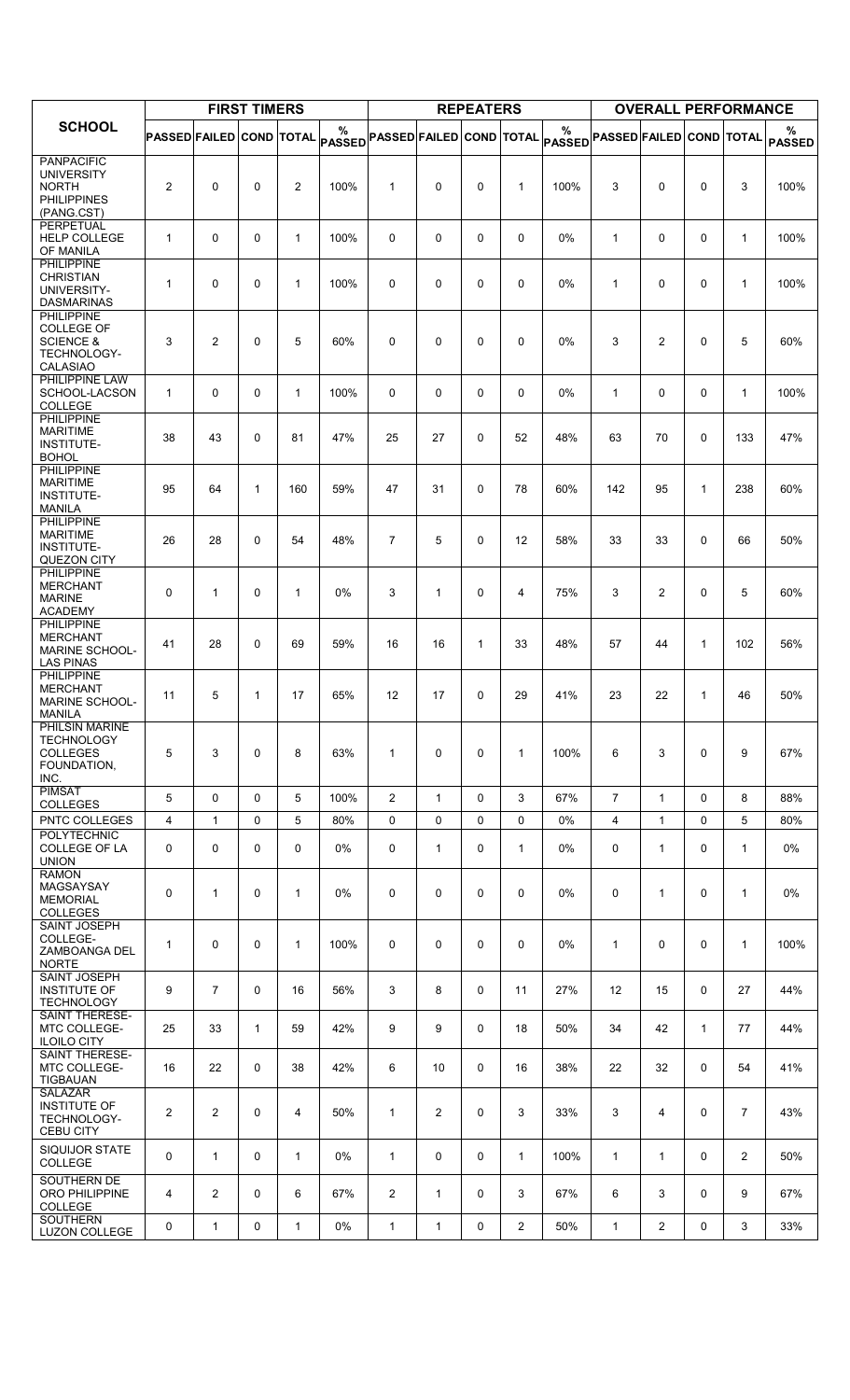|                                                                                            |                                 |                | <b>FIRST TIMERS</b> |                |                    |                                 |                | <b>REPEATERS</b> |                |                    |                                 | <b>OVERALL PERFORMANCE</b> |              |                |                    |
|--------------------------------------------------------------------------------------------|---------------------------------|----------------|---------------------|----------------|--------------------|---------------------------------|----------------|------------------|----------------|--------------------|---------------------------------|----------------------------|--------------|----------------|--------------------|
| <b>SCHOOL</b>                                                                              | <b>PASSED FAILED COND TOTAL</b> |                |                     |                | %<br><b>PASSED</b> | <b>PASSED FAILED COND TOTAL</b> |                |                  |                | %<br><b>PASSED</b> | <b>PASSED FAILED COND TOTAL</b> |                            |              |                | %<br><b>PASSED</b> |
| <b>SOUTHWESTERN</b><br><b>UNIVERSITY</b>                                                   | $\overline{c}$                  | 4              | 0                   | 6              | 33%                | $\mathbf{1}$                    | $\overline{4}$ | 0                | 5              | 20%                | 3                               | 8                          | 0            | 11             | 27%                |
| <b>ST. THERESE</b><br><b>COLLEGE</b><br><b>FOUNDATION</b>                                  | $\mathbf{1}$                    | $\mathbf{1}$   | $\mathbf 0$         | $\overline{2}$ | 50%                | 0                               | $\mathbf{1}$   | 0                | $\mathbf{1}$   | 0%                 | $\mathbf{1}$                    | $\overline{2}$             | 0            | 3              | 33%                |
| <b>SURIGAO</b><br><b>EDUCATION</b><br><b>CENTER</b>                                        | $\mathbf{1}$                    | 3              | $\Omega$            | $\overline{4}$ | 25%                | $\overline{2}$                  | $\Omega$       | $\Omega$         | $\overline{2}$ | 100%               | 3                               | 3                          | 0            | 6              | 50%                |
| <b>SURIGAO</b><br><b>MEDICAL</b><br><b>CENTER SCHOOL</b><br>OF MIDWIFERY                   | 0                               | $\mathbf{1}$   | $\Omega$            | $\mathbf{1}$   | 0%                 | 0                               | 0              | 0                | 0              | 0%                 | $\mathbf 0$                     | $\mathbf{1}$               | 0            | $\mathbf{1}$   | 0%                 |
| <b>TECHNOLOGICAL</b><br><b>INSTITUTE OF</b><br><b>THE</b><br>PHILIPPINES-<br><b>MANILA</b> | 13                              | 8              | $\Omega$            | 21             | 62%                | $\overline{c}$                  | 4              | $\Omega$         | 6              | 33%                | 15                              | 12                         | 0            | 27             | 56%                |
| <b>TUBLAY SCHOOL</b><br>OF FISHERIES                                                       | $\mathbf{1}$                    | $\mathbf{0}$   | $\Omega$            | $\mathbf{1}$   | 100%               | 0                               | $\Omega$       | $\Omega$         | $\Omega$       | 0%                 | $\mathbf{1}$                    | 0                          | 0            | $\mathbf{1}$   | 100%               |
| UNIVERSITY OF<br><b>CEBU</b>                                                               | 79                              | 100            | 2                   | 181            | 44%                | 41                              | 67             | $\mathbf{1}$     | 109            | 38%                | 120                             | 167                        | 3            | 290            | 41%                |
| <b>UNIVERSITY OF</b><br><b>CEBU IN</b><br>LAPULAPU &<br><b>MANDAUE</b>                     | 0                               | 3              | $\Omega$            | 3              | 0%                 | 0                               | $\overline{2}$ | $\Omega$         | $\overline{c}$ | 0%                 | 0                               | 5                          | $\Omega$     | 5              | 0%                 |
| UNIVERSITY OF<br><b>NORTHEASTERN</b><br><b>PHILIPPINES</b>                                 | $\mathbf{1}$                    | 2              | $\mathbf 0$         | 3              | 33%                | 0                               | $\mathbf{1}$   | 0                | $\mathbf{1}$   | 0%                 | $\mathbf{1}$                    | 3                          | 0            | 4              | 25%                |
| UNIVERSITY OF<br>PERPETUAL<br><b>HELP RIZAL-</b><br><b>CALAMBA</b><br><b>CAMPUS</b>        | 1                               | $\Omega$       | $\mathbf 0$         | $\mathbf{1}$   | 100%               | 0                               | 0              | $\Omega$         | $\mathbf 0$    | 0%                 | $\mathbf{1}$                    | 0                          | 0            | $\mathbf{1}$   | 100%               |
| UNIVERSITY OF<br>PERPETUAL<br><b>HELP SYSTEM-</b><br>LAGUNA                                | 5                               | $\mathbf{1}$   | $\Omega$            | 6              | 83%                | 0                               | $\mathbf{1}$   | $\Omega$         | $\mathbf{1}$   | 0%                 | 5                               | $\overline{2}$             | $\Omega$     | $\overline{7}$ | 71%                |
| UNIVERSITY OF<br><b>SAINT ANTHONY</b><br>UNIVERSITY OF                                     | $\mathbf{1}$                    | 0              | 0                   | $\mathbf{1}$   | 100%               | 0                               | $\mathbf{1}$   | $\Omega$         | $\mathbf{1}$   | 0%                 | $\mathbf{1}$                    | $\mathbf 1$                | 0            | $\overline{2}$ | 50%                |
| <b>THE</b><br>PHILIPPINES-<br>VISAYAS-CEBU<br><b>CITY</b>                                  | 0                               | $\Omega$       | $\Omega$            | $\Omega$       | 0%                 | 0                               | $\mathbf{1}$   | $\Omega$         | $\mathbf{1}$   | 0%                 | 0                               | 1                          | 0            | $\mathbf{1}$   | 0%                 |
| UNIVERSITY OF<br>THE VISAYAS-<br><b>CEBU CITY</b>                                          | 20                              | 35             | $\mathbf{1}$        | 56             | 36%                | 12                              | 41             | 0                | 53             | 23%                | 32                              | 76                         | $\mathbf{1}$ | 109            | 29%                |
| <b>VMA GLOBAL</b><br><b>COLLEGE</b><br>(VISAYAN<br><b>MARITIME</b><br>ACADEMY)             | 15                              | 37             | $\mathbf{1}$        | 53             | 28%                | 4                               | $\overline{7}$ | 0                | 11             | 36%                | 19                              | 44                         | $\mathbf{1}$ | 64             | 30%                |
| <b>WEST BAY</b><br>COLLEGE                                                                 | $\overline{7}$                  | 3              | 0                   | 10             | 70%                | $\overline{2}$                  | 0              | 0                | $\overline{2}$ | 100%               | 9                               | 3                          | 0            | 12             | 75%                |
| <b>WEST NEGROS</b><br>COLLEGE                                                              | $\overline{2}$                  | $\mathbf{1}$   | 0                   | 3              | 67%                | 0                               | 0              | $\mathbf{1}$     | $\mathbf{1}$   | 0%                 | $\overline{2}$                  | $\mathbf{1}$               | $\mathbf{1}$ | 4              | 50%                |
| <b>ZAMBOANGA DEL</b><br><b>SUR MARITIME</b><br><b>INSTITUTE OF</b><br><b>TECHNOLOGY</b>    | 6                               | $\overline{7}$ | $\mathbf 0$         | 13             | 46%                | $\overline{2}$                  | 3              | 0                | 5              | 40%                | 8                               | 10                         | 0            | 18             | 44%                |
| ZAMBOANGA<br>STATE COLLEGE<br>OF MARINE<br><b>SCIENCES &amp;</b><br><b>TECHNOLOGY</b>      | 12                              | 8              | $\mathbf 0$         | 20             | 60%                | $\overline{7}$                  | $\overline{2}$ | 0                | 9              | 78%                | 19                              | 10                         | 0            | 29             | 66%                |

NOTHING FOLLOWS------------------------------

Any discrepancy in the performance of schools listed above is entirely unintentional on the part of the Professional Regulation Commission but rather due to miscoding of school codes by the examinees themselves in the application forms. <u>Concerned schools may write the Commission for correction.</u>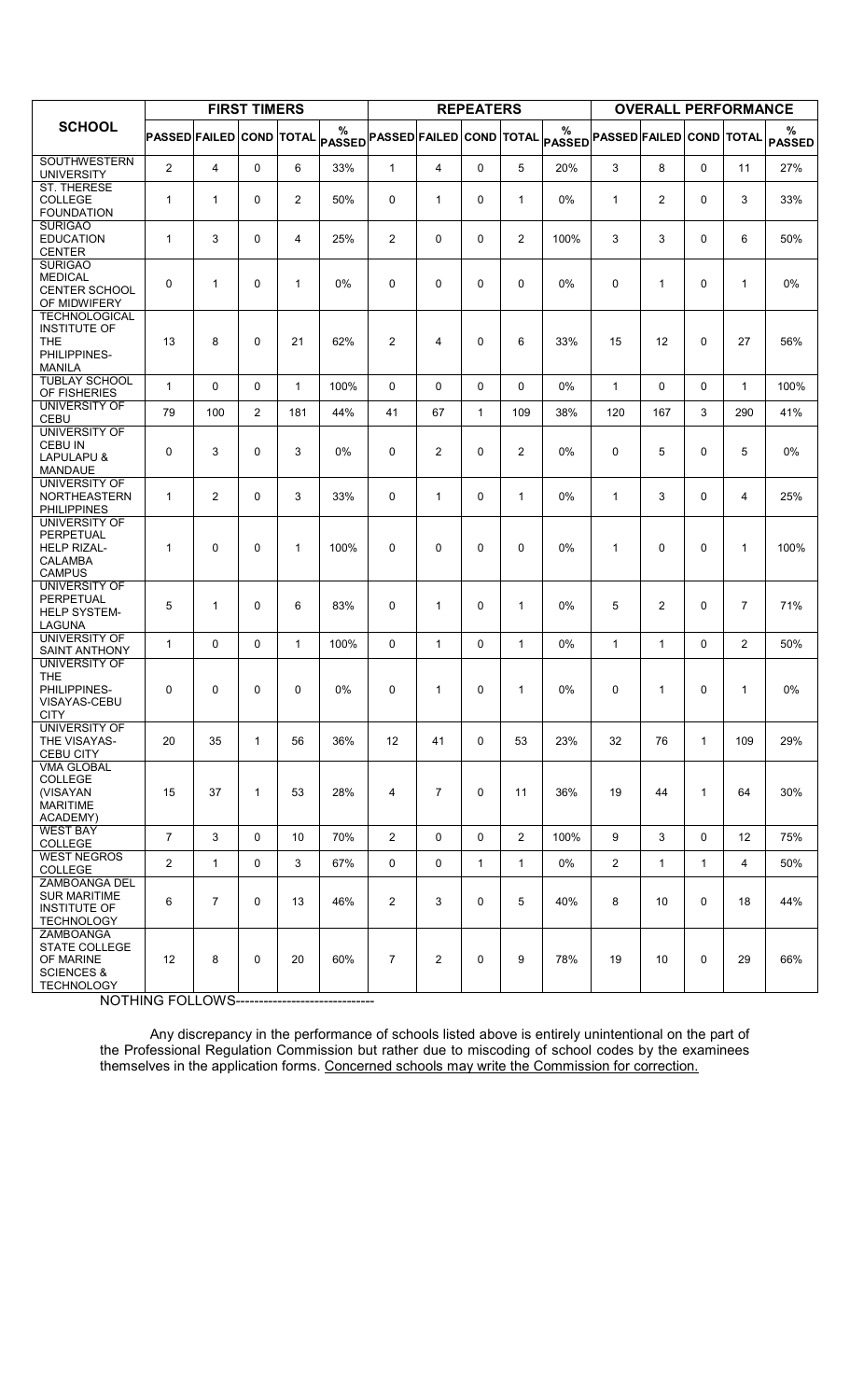The successful examinees who garnered the ten (10) highest places in the MASTER MARINER Licensure Examination (Written Phase) are the following:

| <b>RANK</b>    | <b>NAME</b>                          | <b>SCHOOL</b>                                                                      | RATING(%) |
|----------------|--------------------------------------|------------------------------------------------------------------------------------|-----------|
| 1              | <b>JERIEL MARILLA PARDILLA</b>       | PHILIPPINE MERCHANT MARINE<br><b>ACADEMY</b>                                       | 86.30     |
| $\overline{2}$ | <b>JONATHAN ILUSTRISIMO ARSENALI</b> | UNIVERSITY OF CEBU                                                                 | 84.60     |
|                | <b>WILMAN SANGAO UMIS</b>            | NORTHERN PHILS, COLL, FOR<br><b>MARITIME &amp; TECHNOLOGICAL</b><br><b>STUDIES</b> | 84.60     |
| 3              | PAULITO MENIA BINAY                  | LYCEUM OF BATANGAS                                                                 | 84.00     |
| 4              | ALBERTO AMARILA ASENJO               | UNIVERSITY OF CEBU                                                                 | 83.40     |
| 5              | <b>CYRIL CRES FABIANTES</b>          | JOHN B. LACSON COLLEGES<br>FOUNDATION-ILOILO CITY                                  | 82.90     |
| 6              | <b>JEKIRI CORTES HASIM</b>           | PHILIPPINE MERCHANT MARINE<br>SCHOOL-MANILA                                        | 81.90     |
| $\overline{7}$ | JETHROW CUENCA NARZABAL              | DIPOLOG CITY INSTITUTE OF<br><b>TECHNOLOGY</b>                                     | 81.80     |
| 8              | FELIPE JR ARDUO ELAURIA              | JOHN B. LACSON COLLEGES<br><b>FOUNDATION-ILOILO CITY</b>                           | 81.60     |
|                | LILTON TABUDLONG VILLACORTE          | PHILIPPINE MARITIME INSTITUTE-<br><b>MANILA</b>                                    | 81.60     |
| 9              | RAJAI JULYNE CALIBJO ARDENIOI        | JOHN B. LACSON COLLEGES<br>FOUNDATION-ILOILO CITY                                  | 81.30     |
| 10             | BERNARD VITUG GARCIA                 | LYCEUM OF BATANGAS                                                                 | 81.00     |
|                |                                      |                                                                                    |           |

The successful examinees who garnered the ten (10) highest places in the **CHIEF** MATE Licensure Examination (Written Phase) are the following:

| <b>RANK</b>    | <b>NAME</b>                                      | <b>SCHOOL</b>                                                                      | RATING(%) |
|----------------|--------------------------------------------------|------------------------------------------------------------------------------------|-----------|
| $\mathbf{1}$   | <b>JERRY EGUAC PAUNDOG</b>                       | DIPOLOG CITY INSTITUTE OF<br><b>TECHNOLOGY</b>                                     | 87.80     |
| $\overline{2}$ | <b>ALLAN STEVE CABRIETO</b><br><b>CALAGUINGI</b> | JOHN B. LACSON COLLEGES<br>FOUNDATION-ILOILO CITY                                  | 86.80     |
| 3              | LOUIE DANIEL MOLETA FACULINI                     | JOHN B. LACSON COLLEGES<br><b>FOUNDATION-ILOILO CITY</b>                           | 85.20     |
| 4              | ROY SANTOS MABAQUIAO                             | JOHN B. LACSON COLLEGES<br>FOUNDATION-ILOILO CITY                                  | 85.00     |
| 5              | ROMMEL MOTRIL AGUIRRE                            | PALOMPON INSTITUTE OF<br>TECHNOLOGY-PALOMPON                                       | 84.80     |
| 6              | <b>DENNIS REALES AMORA</b>                       | UNIVERSITY OF THE VISAYAS-CEBU<br><b>CITY</b>                                      | 84.60     |
|                | ALDWIN CHRISTOPHER JOCSON<br><b>GERALDOY</b>     | MARITIME ACADEMY OF ASIA & THE<br><b>PACIFIC</b>                                   | 84.60     |
|                | <b>AMORITO LAURENTE MIRAL</b>                    | UNIVERSITY OF CEBU                                                                 | 84.60     |
|                | LITO ALCERA PEÑARANDA                            | UNIVERSITY OF CEBU                                                                 | 84.60     |
| $\overline{7}$ | <b>JHUN GUNO ARAJA</b>                           | <b>LYCEUM OF BATANGAS</b>                                                          | 84.40     |
| 8              | MEYNARD VILLA AGBAYANI                           | PANGASINAN MERCHANT MARINE<br><b>ACADEMY</b>                                       | 84.20     |
|                | CASTRO ATTING YADANG                             | NORTHERN PHILS, COLL, FOR<br><b>MARITIME &amp; TECHNOLOGICAL</b><br><b>STUDIES</b> | 84.20     |
| 9              | DEXTER PAIRAT SERANIA                            | <b>ILIGAN CAPITOL COLLEGE</b>                                                      | 83.80     |
| 10             | ARIEL REBOLLOS LOCSON                            | ZAMBOANGA STATE COLLEGE OF<br>MARINE SCIENCES & TECHNOLOGY                         | 83.60     |
|                | <b>MARC HYWELL SANTILLAN</b><br><b>MAGBANUA</b>  | JOHN B. LACSON COLLEGES<br>FOUNDATION-ILOILO CITY                                  | 83.60     |
|                | ALVIN PELAEZ PAGTOLON-AN                         | JOHN B. LACSON COLLEGES<br>FOUNDATION-ILOILO CITY                                  | 83.60     |
|                | MOTHIMO FOLLOMO                                  |                                                                                    |           |

NOTHING FOLLOWS------